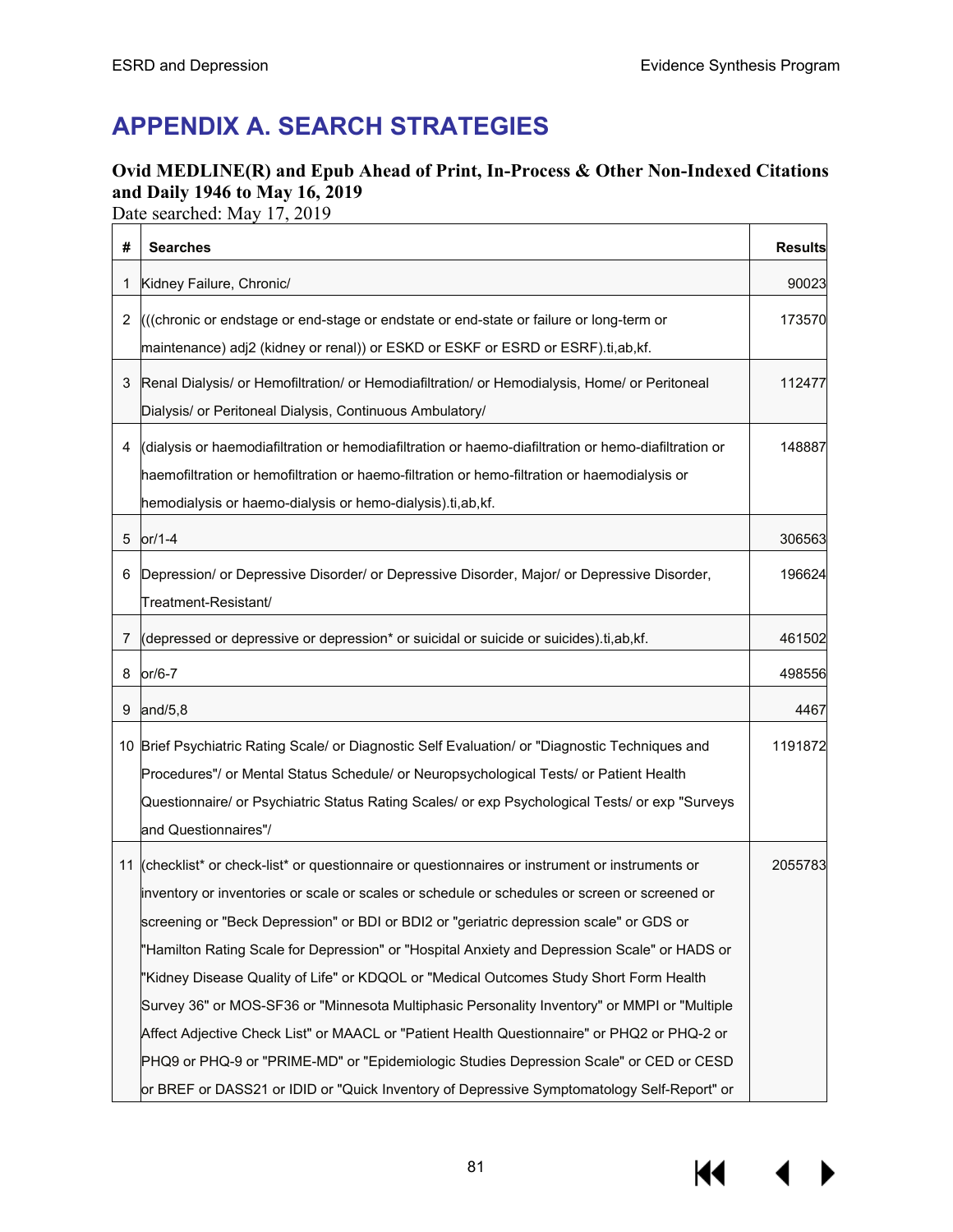|    | QIDS-SR or "RAND 36-Item Health Survey" or RAND-36 or "short form 36" or SF-36 or                    |         |
|----|------------------------------------------------------------------------------------------------------|---------|
|    | 'Structured Clinical Interview" or SCID or "self-rating depression scale" or SDS or "Short Form      |         |
|    | Health Survey 36" or SF36).ti,ab,kf.                                                                 |         |
|    | 12 exp Behavior Therapy/ or exp Cognitive Behavioral Therapy/ or exp Mental Health Services/ or      | 348454  |
|    | exp Psychotherapy/ or Psychosocial Support Systems/ or Social Support/ or Motivational               |         |
|    | Interviewing/ or Patient Participation/                                                              |         |
|    | 13 (cognitive-behavior* or cognitive-behaviour* or intervention or interventions or nondrug or non-  | 7986725 |
|    | drug or nonpharmac* or non-pharmac* or pharmac* or program* or psych* or psychosocial or             |         |
|    | psycho-social or rehabilitation or therapy or therapies or treat*).ti, ab, kf.                       |         |
|    | 14 Antidepressive Agents/ or Antidepressive Agents, Second-generation/ or Serotonin Uptake           | 110464  |
|    | Inhibitors/ or "Serotonin and Noradrenaline Reuptake Inhibitors"/ or Adrenergic Uptake Inhibitors/   |         |
|    | or 5-hydroxytryptophan/ or Amisulpride/ or Bupropion/ or Citalopram/ or Fluoxetine/ or               |         |
|    | Fluvoxamine/ or Maprotiline/ or Mianserin/ or Paroxetine/ or Quipazine/ or Ritanserin/ or Sulpiride/ |         |
|    | or Trazodone/ or Tryptophan/ or Venlafaxine Hydrochloride/ or Viloxazine/                            |         |
|    | 15 (antidepress* or anti-depress* or 5-hydroxytryptophan or Amisulpride or Bupropion or Citalopram   | 143600  |
|    | or Escitalopram or Fluoxetine or Fluvoxamine or Maprotiline or Mianserin or Paroxetine or            |         |
|    | Quipazine or Ritanserin or Sulpiride or Trazodone or Tryptophan or Venlafaxine Hydrochloride or      |         |
|    | Viloxazine or SSRI or SSRIs or "selective serotonin reuptake" or "selective serotonin re-uptake" or  |         |
|    | SNRI or SNRIs or "Serotonin and Noradrenaline Reuptake Inhibitor" or "Serotonin and                  |         |
|    | Noradrenaline Reuptake Inhibitors" or NRI or NRIs or "norepinephrine reuptake inhibitor" or          |         |
|    | 'norepinephrine reuptake inhibitors").ti,ab,kf.                                                      |         |
|    | 16 Antidepressive Agents, Tricyclic/ or Amitriptyline/ or Amoxapine/ or Clomipramine/ or             | 30787   |
|    | Desipramine/ or Dothiepin/ or Doxepin/ or Imipramine/ or Iprindole/ or Lofepramine/ or               |         |
|    | Nortriptyline/ or Opipramol/ or Protriptyline/ or Trimipramine/                                      |         |
|    | 17 (Amitriptyline or Amoxapine or Clomipramine or Desipramine or Dothiepin or Doxepin or             | 46116   |
|    | Imipramine or Iprindole or Lofepramine or Nortriptyline or Opipramol or Protriptyline or             |         |
|    | Trimipramine or Gabapentin or Sildenafil or Vardenafil).ti,ab,kf,nm.                                 |         |
|    | 18 (nondrug or non-drug or nonpharmacolog* or non-pharmacolog*).ti,ab, kf.                           | 19983   |
| 19 | Exercise Therapy/ or Resistance Training/                                                            | 43818   |
| 20 | (((aerobic or resistance) adj2 (exercis* or program* or therap* or train*)) or (exercise adj2        | 59756   |
|    | (program* or therap* or train*)) or cross-training).ti,ab,kf.                                        |         |
|    | 21 Music Therapy/                                                                                    | 3247    |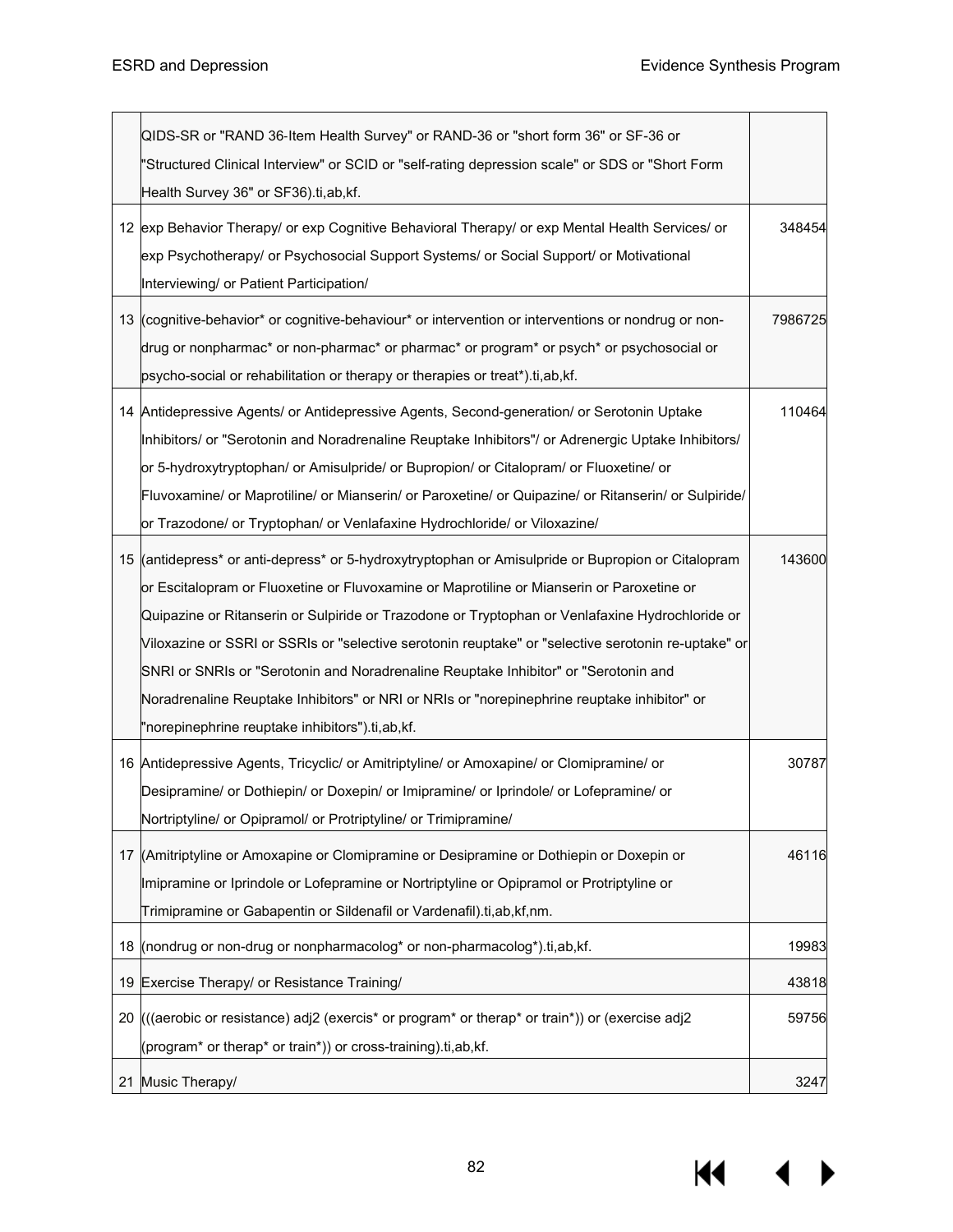| 22 music therapy.ti, ab, kf.    | 2112    |
|---------------------------------|---------|
| 23 or/10-22                     | 9783531 |
| 24 and/9,23                     | 3317    |
| 25 limit 24 to english language | 2949    |

## **PsycINFO 1806 to May Week 1 2019**

Date searched: May 16, 2019

|   | <b>Searches</b>                                                                                                                                                                                                                                                                                                                                                                                                                                                                                                                                                                        | <b>Results</b> |
|---|----------------------------------------------------------------------------------------------------------------------------------------------------------------------------------------------------------------------------------------------------------------------------------------------------------------------------------------------------------------------------------------------------------------------------------------------------------------------------------------------------------------------------------------------------------------------------------------|----------------|
| 1 | Kidney Diseases/                                                                                                                                                                                                                                                                                                                                                                                                                                                                                                                                                                       | 2042           |
| 2 | (((chronic or endstage or end-stage or endstate or end-state or failure or long-term or<br>maintenance) adj2 (kidney or renal)) or ESKD or ESKF or ESRD or ESRF).ti,ab.                                                                                                                                                                                                                                                                                                                                                                                                                | 2810           |
| 3 | Dialysis/ or Hemodialysis/                                                                                                                                                                                                                                                                                                                                                                                                                                                                                                                                                             | 1775           |
| 4 | (dialysis or haemodiafiltration or hemodiafiltration or haemo-diafiltration or hemo-diafiltration or<br>haemofiltration or hemofiltration or haemo-filtration or hemo-filtration or haemodialysis or<br>hemodialysis or haemo-dialysis or hemo-dialysis).ti,ab.                                                                                                                                                                                                                                                                                                                        | 2862           |
| 5 | $or/1-4$                                                                                                                                                                                                                                                                                                                                                                                                                                                                                                                                                                               | 5141           |
| 6 | "Depression (Emotion)"/ or Major Depression/ or Reactive Depression/ or Recurrent Depression/<br>or Treatment Resistant Depression/                                                                                                                                                                                                                                                                                                                                                                                                                                                    | 140804         |
| 7 | (depressed or depressive or depression* or suicidal or suicide or suicides).ti,ab.                                                                                                                                                                                                                                                                                                                                                                                                                                                                                                     | 317296         |
| 8 | $or/6-7$                                                                                                                                                                                                                                                                                                                                                                                                                                                                                                                                                                               | 323277         |
| 9 | and/ $5,8$                                                                                                                                                                                                                                                                                                                                                                                                                                                                                                                                                                             | 865            |
|   | 10 exp Measurement/ or exp Attitude Measures/ or exp "Checklist (Testing)"/ or exp Inventories/ or<br>exp Psychological Assessment/ or exp Questionnaires/ or exp Rating Scales/ or exp Screening/ or<br>exp Screening Tests/ or exp Standardized Tests/ or exp "Stress and Coping Measures"/ or exp<br>Testing/                                                                                                                                                                                                                                                                       | 338213         |
|   | 11 (checklist* or check-list* or questionnaire or questionnaires or instrument or instruments or<br>inventory or inventories or scale or scales or schedule or schedules or screen or screened or<br>screening or "Beck Depression" or BDI or BDI2 or "geriatric depression scale" or GDS or<br>"Hamilton Rating Scale for Depression" or "Hospital Anxiety and Depression Scale" or HADS or<br>"Kidney Disease Quality of Life" or KDQOL or "Medical Outcomes Study Short Form Health<br>Survey 36" or MOS-SF36 or "Minnesota Multiphasic Personality Inventory" or MMPI or "Multiple | 742562         |

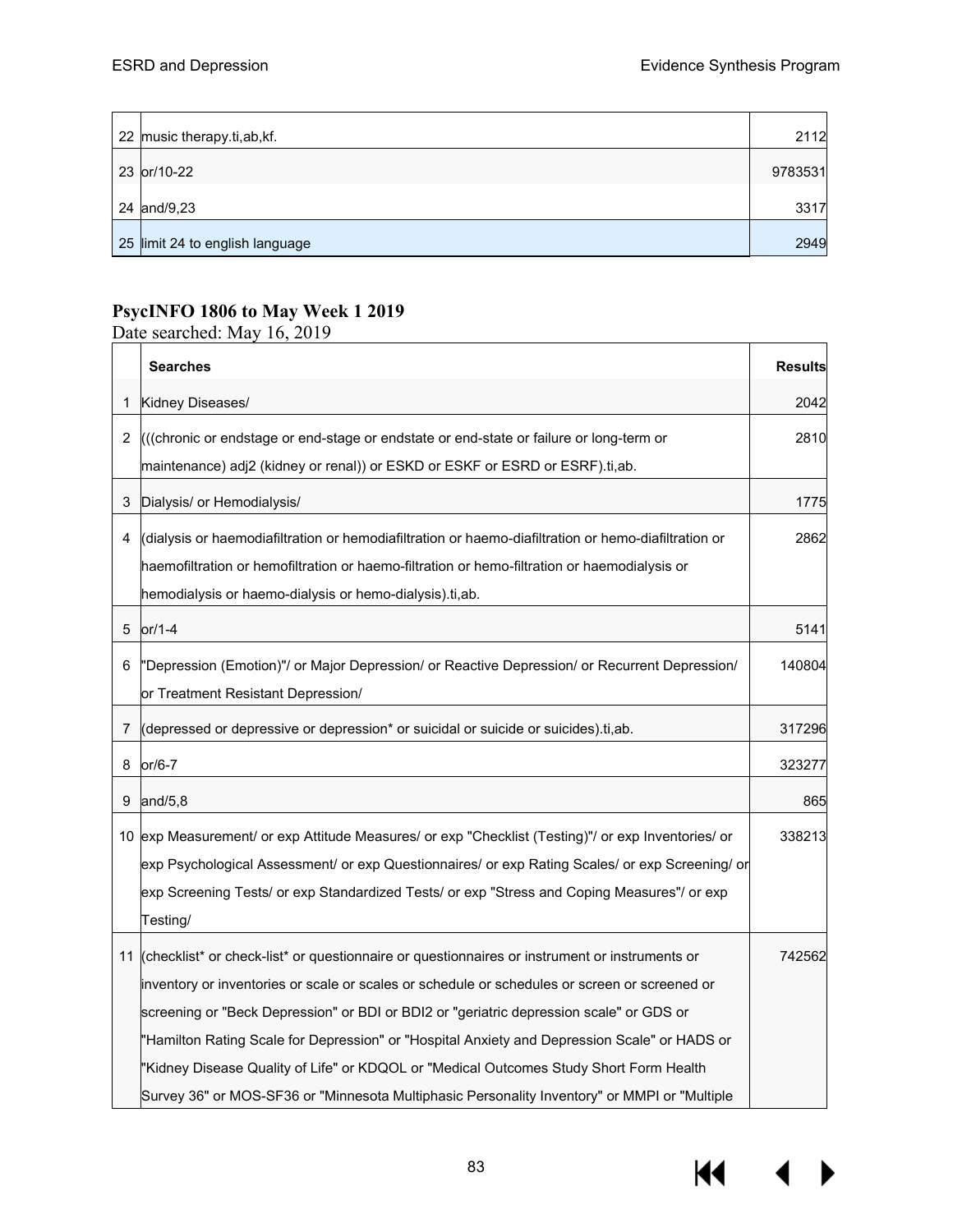| Affect Adjective Check List" or MAACL or "Patient Health Questionnaire" or PHQ2 or PHQ-2 or         |         |
|-----------------------------------------------------------------------------------------------------|---------|
| PHQ9 or PHQ-9 or "PRIME-MD" or "Epidemiologic Studies Depression Scale" or CED or CESD              |         |
| or BREF or DASS21 or IDID or "Quick Inventory of Depressive Symptomatology Self-Report" or          |         |
| QIDS-SR or "RAND 36-Item Health Survey" or RAND-36 or "short form 36" or SF-36 or                   |         |
| 'Structured Clinical Interview" or SCID or "self-rating depression scale" or SDS or "Short Form     |         |
| Health Survey 36" or SF36).ti,ab.                                                                   |         |
| 12 ("Beck Depression" or BDI or BDI2 or "geriatric depression scale" or GDS or "Hamilton Rating     | 121323  |
| Scale for Depression" or "Hospital Anxiety and Depression Scale" or HADS or "Kidney Disease         |         |
|                                                                                                     |         |
| Quality of Life" or KDQOL or "Medical Outcomes Study Short Form Health Survey 36" or MOS-           |         |
| SF36 or "Minnesota Multiphasic Personality Inventory" or MMPI or "Multiple Affect Adjective         |         |
| Check List" or MAACL or "Patient Health Questionnaire" or PHQ2 or PHQ-2 or PHQ9 or PHQ-9 or         |         |
| PHQ-ADS or "PRIME-MD" or "Epidemiologic Studies Depression Scale" or CED or CESD or                 |         |
| BREF or DASS21 or IDID or "Quick Inventory of Depressive Symptomatology Self-Report" or             |         |
| QIDS-SR or "RAND 36-Item Health Survey" or RAND-36 or "short form 36" or SF-36 or                   |         |
| 'Structured Clinical Interview" or SCID or "self-rating depression scale" or SDS or "Short Form     |         |
| Health Survey 36" or SF36).tm.                                                                      |         |
| 13 exp Treatment/                                                                                   | 713235  |
| 14 exp Behavior Modification/ or exp Behavior Therapy/ or Biofeedback Training/ or Contingency      | 68176   |
| Management/ or Self-management/ or Anxiety Management/ or Cognitive Therapy/ or Readiness           |         |
| to Change/ or Relaxation Therapy/ or Self-help Techniques/ or Self-monitoring/ or Stress            |         |
| Management/                                                                                         |         |
| 15 (cognitive-behavior* or cognitive-behaviour* or intervention or interventions or nondrug or non- | 2004054 |
| drug or nonpharmac* or non-pharmac* or pharmac* or program* or psych* or psychosocial or            |         |
| psycho-social or rehabilitation or therapy or therapies or treat*).ti, ab.                          |         |
|                                                                                                     |         |
| 16 Antidepressant Drugs/ or Serotonin Norepinephrine Reuptake Inhibitors/ or Serotonin Reuptake     | 32404   |
| Inhibitors/ or Tricyclic Antidepressant Drugs/ or Bupropion/ or Citalopram/ or Fluoxetine/ or       |         |
| Fluvoxamine/ or "Hydroxytryptophan (5-)"/ or MAPROTILINE/ or Mianserin/ or Paroxetine/ or           |         |
| RITANSERIN/ or Sulpiride/ or Trazodone/ or Tryptophan/ or Venlafaxine/                              |         |
| 17 (antidepress* or anti-depress* or 5-hydroxytryptophan or Amisulpride or Bupropion or Citalopram  | 55680   |
| or Escitalopram or Fluoxetine or Fluvoxamine or Maprotiline or Mianserin or Paroxetine or           |         |
| Quipazine or Ritanserin or Sulpiride or Trazodone or Tryptophan or Venlafaxine Hydrochloride or     |         |
| Viloxazine or SSRI or SSRIs or "selective serotonin reuptake" or "selective serotonin re-uptake" or |         |
| SNRI or SNRIs or "Serotonin and Noradrenaline Reuptake Inhibitor" or "Serotonin and                 |         |

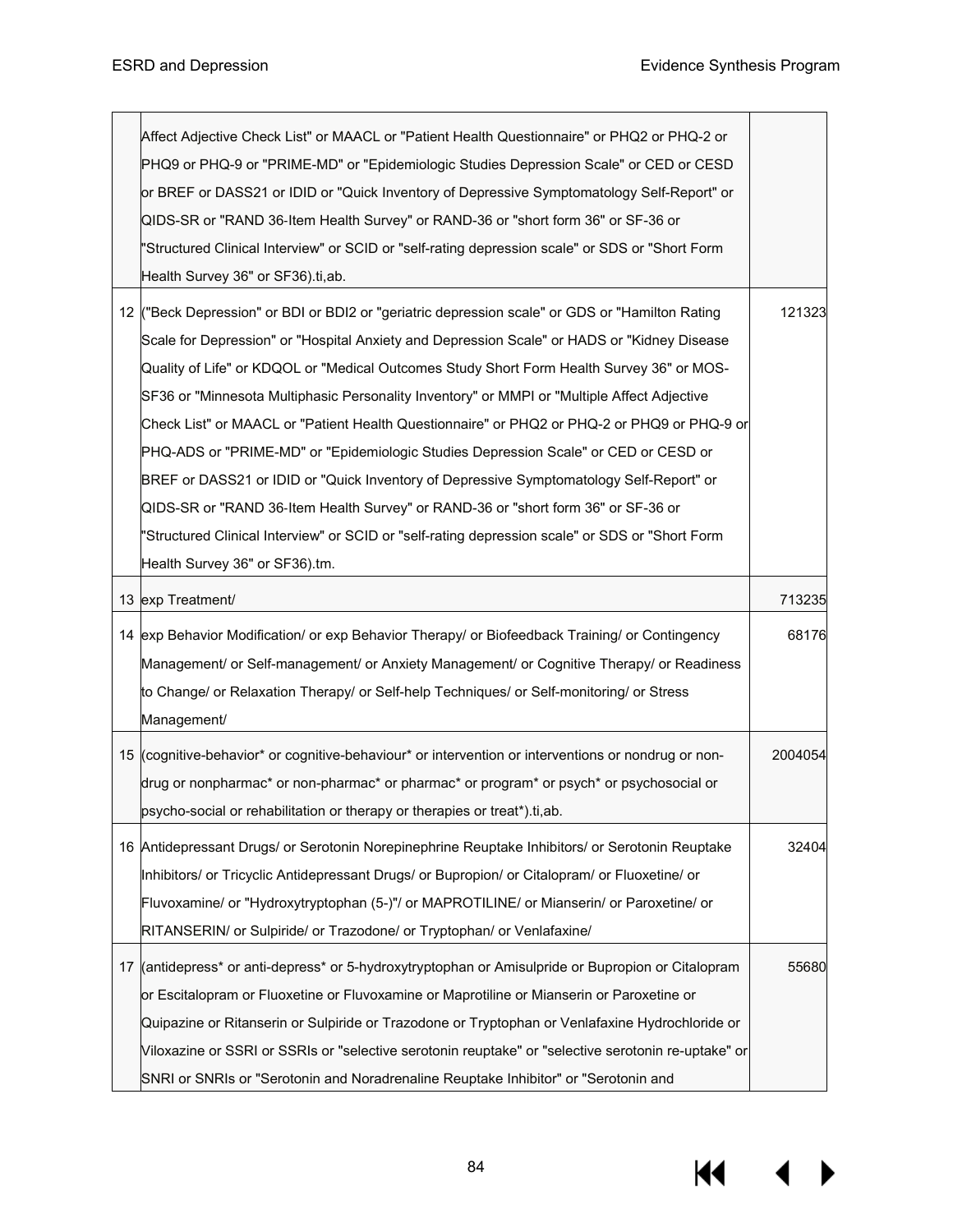|    | Noradrenaline Reuptake Inhibitors" or NRI or NRIs or "norepinephrine reuptake inhibitor" or                                                                 |         |
|----|-------------------------------------------------------------------------------------------------------------------------------------------------------------|---------|
|    | "norepinephrine reuptake inhibitors").ti,ab.                                                                                                                |         |
|    | 18 (Amitriptyline or Amoxapine or Clomipramine or Desipramine or Dothiepin or Doxepin or                                                                    | 12077   |
|    | Imipramine or Iprindole or Lofepramine or Nortriptyline or Opipramol or Protriptyline or                                                                    |         |
|    | Trimipramine or Gabapentin or Sildenafil or Vardenafil).ti,ab.                                                                                              |         |
|    | 19 (nondrug or non-drug or nonpharmacolog* or non-pharmacolog* or coping or psychosocial* or                                                                | 373419  |
|    | psycho-social* or "social support" or "social work*" or stress).ti.ab.                                                                                      |         |
|    | 20 exp Exercise/                                                                                                                                            | 24633   |
| 21 | $\frac{1}{2}$ ((aerobic or resistance) adj2 (exercis <sup>*</sup> or program <sup>*</sup> or therap <sup>*</sup> or train <sup>*</sup> )) or (exercise adj2 | 7962    |
|    | (program <sup>*</sup> or therap <sup>*</sup> or train <sup>*</sup> )) or cross-training).ti,ab.                                                             |         |
|    | 22 Music Therapy/                                                                                                                                           | 4568    |
|    | 23 music therapy ti, ab.                                                                                                                                    | 3920    |
|    | 24 or/10-23                                                                                                                                                 | 2709627 |
|    | 25 and/9,24                                                                                                                                                 | 813     |
|    | 26 limit 25 to english language                                                                                                                             | 708     |

## **Embase.com**

Date search: May 17, 2019

| #   | <b>Search</b>                                                            | <b>Result</b> |
|-----|--------------------------------------------------------------------------|---------------|
| #26 | #25 AND [embase]/lim NOT ([embase]/lim AND [medline]/lim)                | 2,398         |
| #25 | #9 AND #23 AND [english]/lim                                             | 5,827         |
| #24 | #9 AND #23                                                               | 6,404         |
| #23 | #10 OR #11 OR #12 OR #13 OR #14 OR #15 OR #16 OR #17 OR #18              | 11,480,368    |
|     | OR #19 OR #20 OR #21 OR #22                                              |               |
| #22 | 'music therapy':ti,ab, kw                                                | 3,312         |
| #21 | 'music therapy'/de                                                       | 6,432         |
| #20 | (((aerobic OR resistance) NEAR/2                                         | 85,478        |
|     | (exercis* OR program* OR therap* OR train*)):ti,ab,kw) OR                |               |
|     | ((exercise NEAR/2 (program* OR therap* OR train*)): $ti$ , $ab$ , $kw$ ) |               |
|     | OR 'cross training':ti,ab, kw                                            |               |
| #19 | 'kinesiotherapy'/de OR 'resistance training'/de                          | 46,613        |
| #18 | nondrug:ti,ab, kw OR 'non drug':ti,ab, kw OR nonpharmacolog*:ti,ab, kw   | 28,848        |
|     | OR 'non pharmacolog*':ti,ab,kw                                           |               |
| #17 | amitriptyline:ti,ab,kw OR amoxapine:ti,ab,kw                             | 49,716        |
|     | OR clomipramine:ti,ab, kw OR desipramine:ti,ab, kw                       |               |

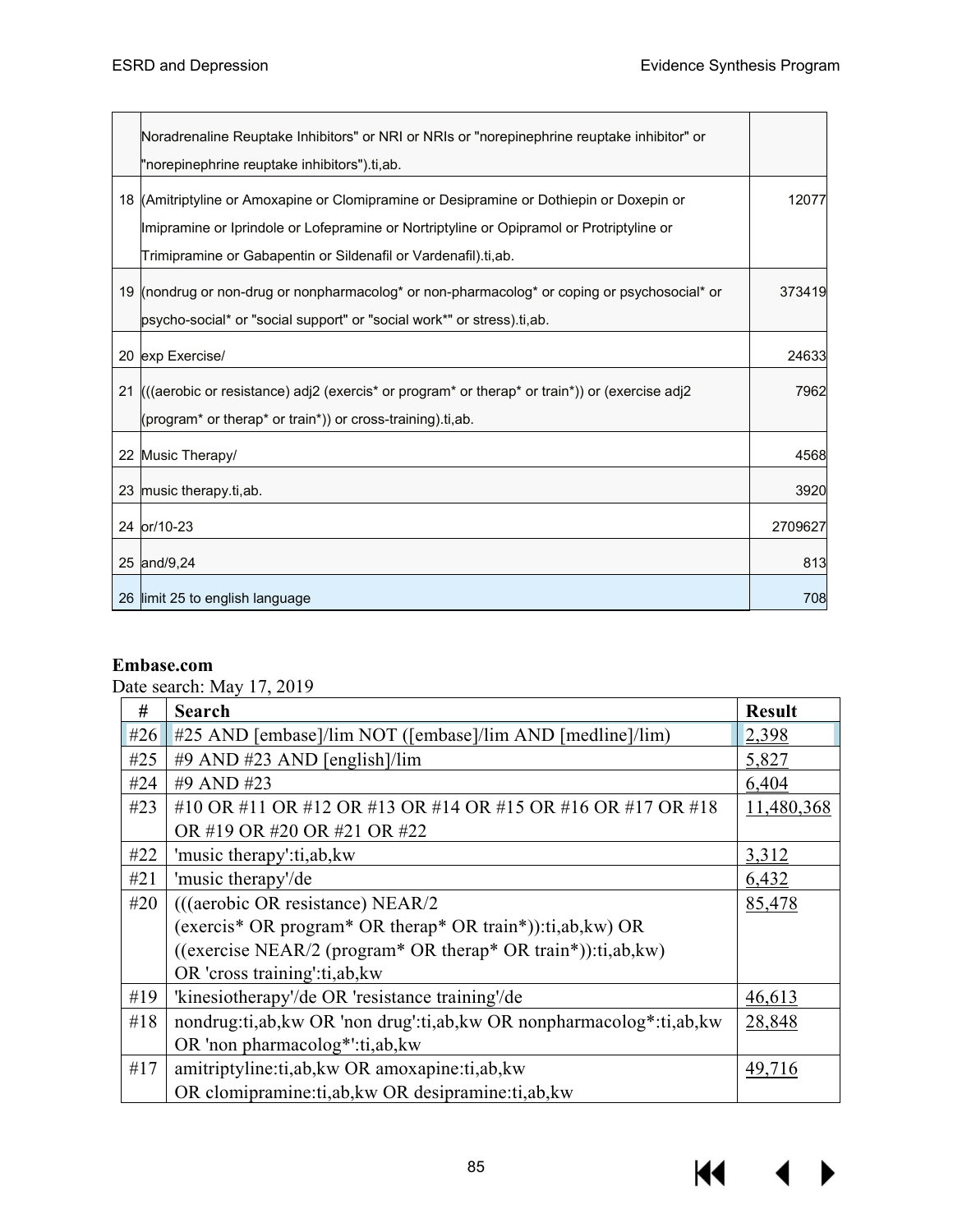|        | OR dothiepin:ti,ab,kw OR doxepin:ti,ab,kw OR imipramine:ti,ab,kw           |            |
|--------|----------------------------------------------------------------------------|------------|
|        | OR iprindole:ti,ab, kw OR lofepramine:ti,ab, kw                            |            |
|        | OR nortriptyline:ti,ab, kw OR opipramol:ti,ab, kw                          |            |
|        | OR protriptyline:ti,ab, kw OR trimipramine:ti,ab, kw                       |            |
|        | OR gabapentin:ti,ab,kw OR sildenafil:ti,ab,kw OR vardenafil:ti,ab,kw       |            |
| #16    | 'tricyclic antidepressant agent'/de OR 'amitriptyline'/de                  | 108,601    |
|        | OR 'clomipramine'/de OR 'desipramine'/de OR 'dosulepin'/de                 |            |
|        | OR 'doxepin'/de OR 'imipramine'/de OR 'iprindole'/de                       |            |
|        | OR 'lofepramine'/de OR 'nortriptyline'/de OR 'opipramol'/de                |            |
|        | OR 'protriptyline'/de OR 'trimipramine'/de                                 |            |
| # $15$ | ((antidepress*:ti,ab, kw OR 'anti depress*':ti,ab, kw OR '5                | 5,610      |
|        | hydroxytryptophan':ti,ab,kw OR amisulpride:ti,ab,kw                        |            |
|        | OR bupropion:ti,ab, kw OR citalopram:ti,ab, kw                             |            |
|        | OR escitalopram:ti,ab, kw OR fluoxetine:ti,ab, kw                          |            |
|        | OR fluvoxamine:ti,ab, kw OR maprotiline:ti,ab, kw                          |            |
|        | OR mianserin:ti,ab, kw OR paroxetine:ti,ab, kw OR quipazine:ti,ab, kw      |            |
|        | OR ritanserin:ti,ab,kw OR sulpiride:ti,ab,kw OR trazodone:ti,ab,kw         |            |
|        | OR tryptophan:ti,ab,kw OR 'venlafaxine hydrochloride':ti,ab,kw             |            |
|        | OR viloxazine:ti,ab, kw OR ssri:ti,ab, kw OR ssris:ti,ab, kw OR 'selective |            |
|        | serotonin reuptake':ti,ab, kw OR 'selective serotonin re-uptake':ti,ab, kw |            |
|        | OR snri:ti,ab,kw OR snris:ti,ab,kw OR serotonin:ti,ab,kw)                  |            |
|        | AND 'noradrenaline reuptake inhibitor':ti,ab, kw OR serotonin:ti,ab, kw)   |            |
|        | AND 'noradrenaline reuptake inhibitors':ti,ab, kw OR nri:ti,ab, kw         |            |
|        | OR nris:ti,ab, kw OR 'norepinephrine reuptake inhibitor':ti,ab, kw         |            |
|        | OR 'norepinephrine reuptake inhibitors':ti,ab,kw                           |            |
| #14    | 'antidepressant agent'/de OR 'serotonin uptake inhibitor'/de               | 252,721    |
|        | OR 'serotonin noradrenalin reuptake inhibitor'/de OR 'adrenergic           |            |
|        | receptor affecting agent'/de OR '5 hydroxytryptophan'/de                   |            |
|        | OR 'amisulpride'/de OR 'amfebutamone'/de OR 'citalopram'/de                |            |
|        | OR 'fluoxetine'/de OR 'fluvoxamine'/de OR 'maprotiline'/de                 |            |
|        | OR 'mianserin'/de OR 'paroxetine'/de OR 'quipazine'/de                     |            |
|        | OR 'ritanserin'/de OR 'sulpiride'/de OR 'trazodone'/de                     |            |
|        | OR 'tryptophan'/de OR 'venlafaxine'/de OR 'viloxazine'/de                  |            |
| #13    | 'cognitive behavior*':ti,ab, kw OR 'cognitive behaviour*':ti,ab, kw        | 10,743,323 |
|        | OR intervention: ti, ab, kw OR interventions: ti, ab, kw                   |            |
|        | OR nondrug:ti,ab, kw OR 'non drug':ti,ab, kw OR nonpharmac*:ti,ab, kw      |            |
|        | OR 'non pharmac*':ti,ab,kw OR pharmac*:ti,ab,kw                            |            |
|        | OR program*:ti,ab,kw OR psych*:ti,ab,kw OR psychosocial:ti,ab,kw           |            |
|        | OR 'psycho social':ti,ab, kw OR rehabilitation:ti,ab, kw                   |            |
|        | OR therapy:ti,ab, kw OR therapies:ti,ab, kw OR treat*:ti,ab, kw            |            |
| #12    | 'behavior therapy'/de OR 'cognitive behavioral therapy'/de OR 'mental      | 309,109    |
|        | health service'/de OR 'psychotherapy'/de OR 'psychosocial care'/de         |            |

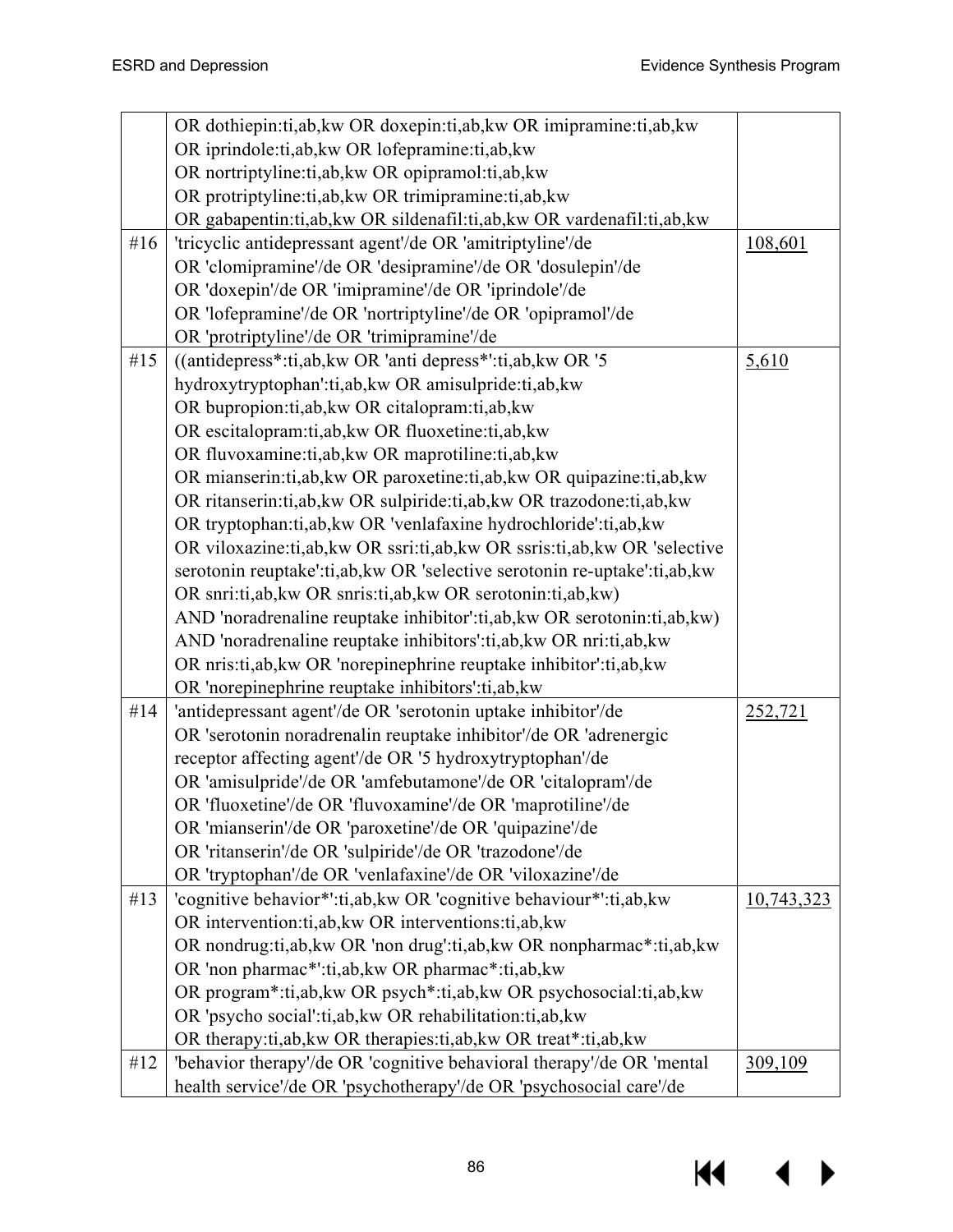$M \rightarrow$ 

|     | OR 'social support'/de OR 'motivational interviewing'/de OR 'patient       |                |
|-----|----------------------------------------------------------------------------|----------------|
|     | participation'/de                                                          |                |
| #11 | (checklist*:ti,ab,kw OR 'check list*':ti,ab,kw OR questionnaire:ti,ab,kw   | 219,556        |
|     | OR questionnaires: ti, ab, kw OR instrument: ti, ab, kw                    |                |
|     | OR instruments:ti,ab, kw OR inventory:ti,ab, kw OR inventories:ti,ab, kw   |                |
|     | OR scale:ti,ab, kw OR scales:ti,ab, kw OR schedule:ti,ab, kw               |                |
|     | OR schedules:ti,ab, kw OR screen:ti,ab, kw OR screened:ti,ab, kw           |                |
|     | OR screening:ti,ab, kw OR 'beck depression':ti,ab, kw OR bdi:ti,ab, kw     |                |
|     | OR bdi2:ti,ab,kw OR 'geriatric depression scale':ti,ab,kw                  |                |
|     | OR gds:ti,ab, kw OR 'hamilton rating scale for depression':ti,ab, kw       |                |
|     | OR 'hospital anxiety':ti,ab,kw) AND 'depression scale':ti,ab,kw            |                |
|     | OR hads:ti,ab, kw OR 'kidney disease quality of life':ti,ab, kw            |                |
|     | OR kdqol:ti,ab,kw OR 'medical outcomes study short form health             |                |
|     | survey 36':ti,ab, kw OR 'mos sf36':ti,ab, kw OR 'minnesota multiphasic     |                |
|     | personality inventory':ti,ab, kw OR mmpi:ti,ab, kw OR 'multiple affect     |                |
|     | adjective check list':ti,ab, kw OR maacl:ti,ab, kw OR 'patient health      |                |
|     | questionnaire':ti,ab,kw OR phq2:ti,ab,kw OR 'phq 2':ti,ab,kw               |                |
|     | OR phq9:ti,ab,kw OR 'phq 9':ti,ab,kw OR 'prime-md':ti,ab,kw                |                |
|     | OR 'epidemiologic studies depression scale':ti,ab, kw OR ced:ti,ab, kw     |                |
|     | OR cesd:ti,ab,kw OR bref:ti,ab,kw OR dass21:ti,ab,kw OR idid:ti,ab,kw      |                |
|     | OR 'quick inventory of depressive symptomatology self-report':ti,ab, kw    |                |
|     | OR 'qids sr':ti,ab, kw OR 'rand 36-item health survey':ti,ab, kw OR 'rand  |                |
|     | 36':ti,ab,kw OR 'short form 36':ti,ab,kw OR 'sf 36':ti,ab,kw               |                |
|     | OR 'structured clinical interview':ti,ab, kw OR scid:ti,ab, kw OR 'self-   |                |
|     | rating depression scale':ti,ab, kw OR sds:ti,ab, kw OR 'short form health  |                |
|     | survey 36':ti,ab, kw OR sf36:ti,ab, kw                                     |                |
| #10 | 'brief psychiatric rating scale'/de OR 'diagnostic procedure'/de           | 825,223        |
|     | OR 'neuropsychological test'/de OR 'patient health questionnaire'/de       |                |
|     | OR 'psychological rating scale'/de OR 'psychologic test'/de                |                |
|     | OR 'questionnaire'/de                                                      |                |
| #9  | #5 AND #8                                                                  | 8,835          |
| #8  | #6 OR #7                                                                   | <u>773,952</u> |
| #7  | depressed:ti,ab,kw OR depressive:ti,ab,kw OR depression*:ti,ab,kw          | 620,970        |
|     | OR suicidal:ti,ab, kw OR suicide:ti,ab, kw OR suicides:ti,ab, kw           |                |
| #6  | 'depression'/exp                                                           | 459,806        |
| #5  | #1 OR #2 OR #3 OR #4                                                       | 445,287        |
| #4  | dialysis:ti,ab, kw OR haemodiafiltration:ti,ab, kw                         | 206,562        |
|     | OR hemodiafiltration:ti,ab,kw OR 'haemo diafiltration':ti,ab,kw            |                |
|     | OR 'hemo diafiltration':ti,ab, kw OR haemofiltration:ti,ab, kw             |                |
|     | OR hemofiltration:ti,ab, kw OR 'haemo filtration':ti,ab, kw OR 'hemo       |                |
|     | filtration':ti,ab, kw OR haemodialysis:ti,ab, kw OR hemodialysis:ti,ab, kw |                |
|     | OR 'haemo dialysis':ti,ab, kw OR 'hemo dialysis':ti,ab, kw                 |                |

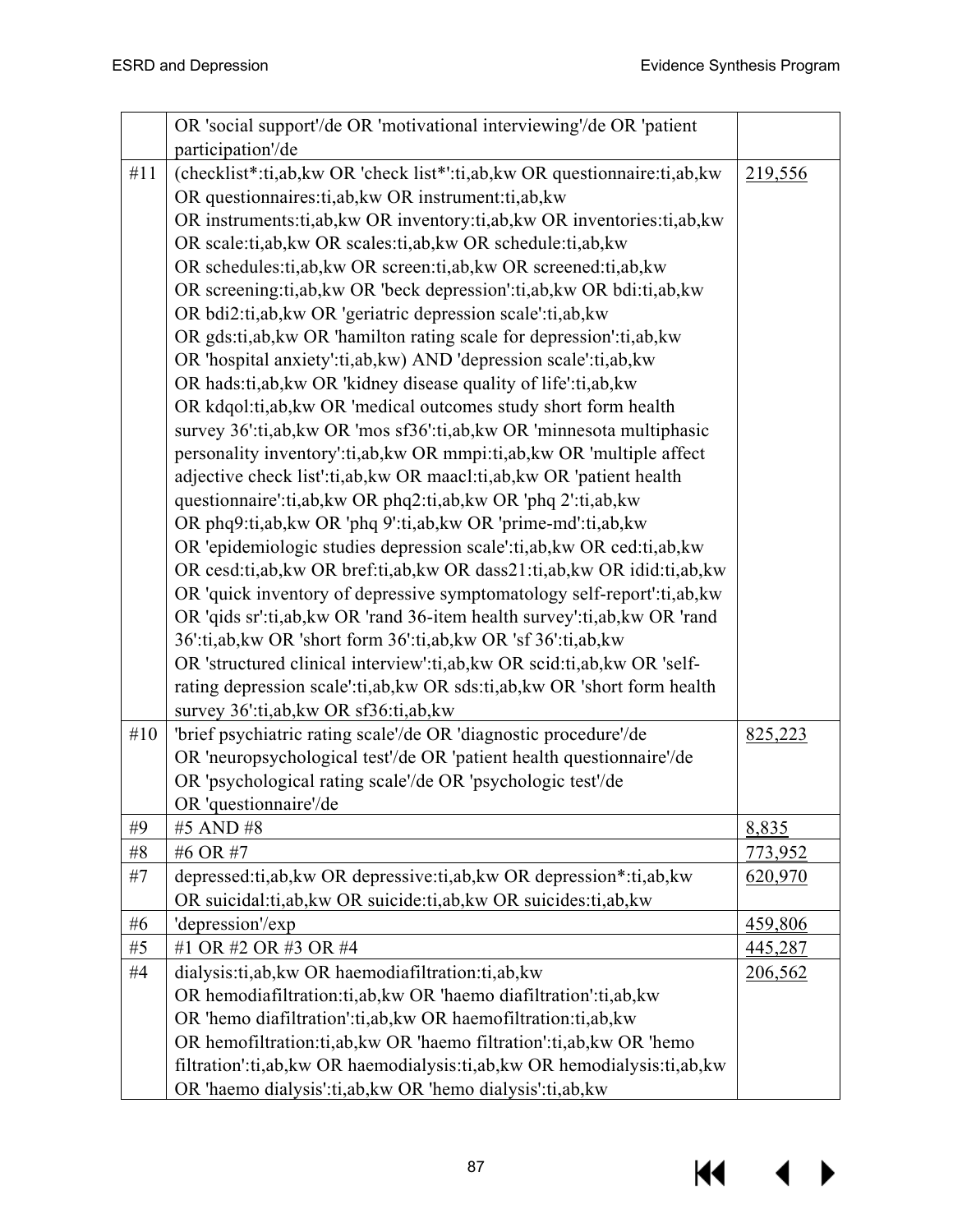| #3 | 'hemodialysis'/exp OR 'hemofiltration'/exp OR 'hemodiafiltration'/exp | 140,123 |
|----|-----------------------------------------------------------------------|---------|
|    | OR 'peritoneal dialysis'/exp                                          |         |
| #2 | (((chronic OR endstage OR 'end stage' OR endstate OR 'end             | 259,194 |
|    | state' OR failure OR 'long term' OR maintenance) NEAR/2               |         |
|    | (kidney OR renal)):ti,ab,kw) OR eskd:ti,ab,kw OR eskf:ti,ab,kw        |         |
|    | OR esrd:ti,ab, kw OR esrf:ti,ab, kw                                   |         |
| #1 | 'chronic kidney failure'/exp                                          |         |

### **EBM Reviews:**

## **Cochrane Central Register of Controlled Trials April 2019 Cochrane Database of Systematic Reviews 2005 to May 2, 2019 Database of Abstracts of Reviews of Effects 1st Quarter 2016 Health Technology Assessment 4th Quarter 2016**

Date searched: May 16, 2019

| 2017           |                                                                                                      |                |  |
|----------------|------------------------------------------------------------------------------------------------------|----------------|--|
| #              | <b>Searches</b>                                                                                      | <b>Results</b> |  |
| 1              | (((chronic or endstage or end-stage or endstate or end-state or failure or long-term or              | 18139          |  |
|                | maintenance) adj2 (kidney or renal)) or ESKD or ESKF or ESRD or ESRF).ti,ab.                         |                |  |
| $\overline{2}$ | (dialysis or haemodiafiltration or hemodiafiltration or haemo-diafiltration or hemo-diafiltration or | 16708          |  |
|                | haemofiltration or hemofiltration or haemo-filtration or hemo-filtration or haemodialysis or         |                |  |
|                | hemodialysis or haemo-dialysis or hemo-dialysis).ti,ab.                                              |                |  |
| $\mathfrak{S}$ | $or/1-2$                                                                                             | 28646          |  |
| 4              | (depressed or depressive or depression* or suicidal or suicide or suicides).ti,ab.                   | 70284          |  |
| 5              | and/3-4                                                                                              | 564            |  |
| 6              | (checklist* or check-list* or questionnaire or questionnaires or instrument or instruments or        | 286914         |  |
|                | inventory or inventories or scale or scales or schedule or schedules or screen or screened or        |                |  |
|                | screening or "Beck Depression" or BDI or BDI2 or "geriatric depression scale" or GDS or              |                |  |
|                | "Hamilton Rating Scale for Depression" or "Hospital Anxiety and Depression Scale" or HADS or         |                |  |
|                | "Kidney Disease Quality of Life" or KDQOL or "Medical Outcomes Study Short Form Health               |                |  |
|                | Survey 36" or MOS-SF36 or "Minnesota Multiphasic Personality Inventory" or MMPI or "Multiple         |                |  |
|                | Affect Adjective Check List" or MAACL or "Patient Health Questionnaire" or PHQ2 or PHQ-2 or          |                |  |
|                | PHQ9 or PHQ-9 or "PRIME-MD" or "Epidemiologic Studies Depression Scale" or CED or CESD or            |                |  |
|                | BREF or DASS21 or IDID or "Quick Inventory of Depressive Symptomatology Self-Report" or              |                |  |
|                | QIDS-SR or "RAND 36-Item Health Survey" or RAND-36 or "short form 36" or SF-36 or                    |                |  |
|                | "Structured Clinical Interview" or SCID or "self-rating depression scale" or SDS or "Short Form      |                |  |
|                | Health Survey 36" or SF36).ti, ab.                                                                   |                |  |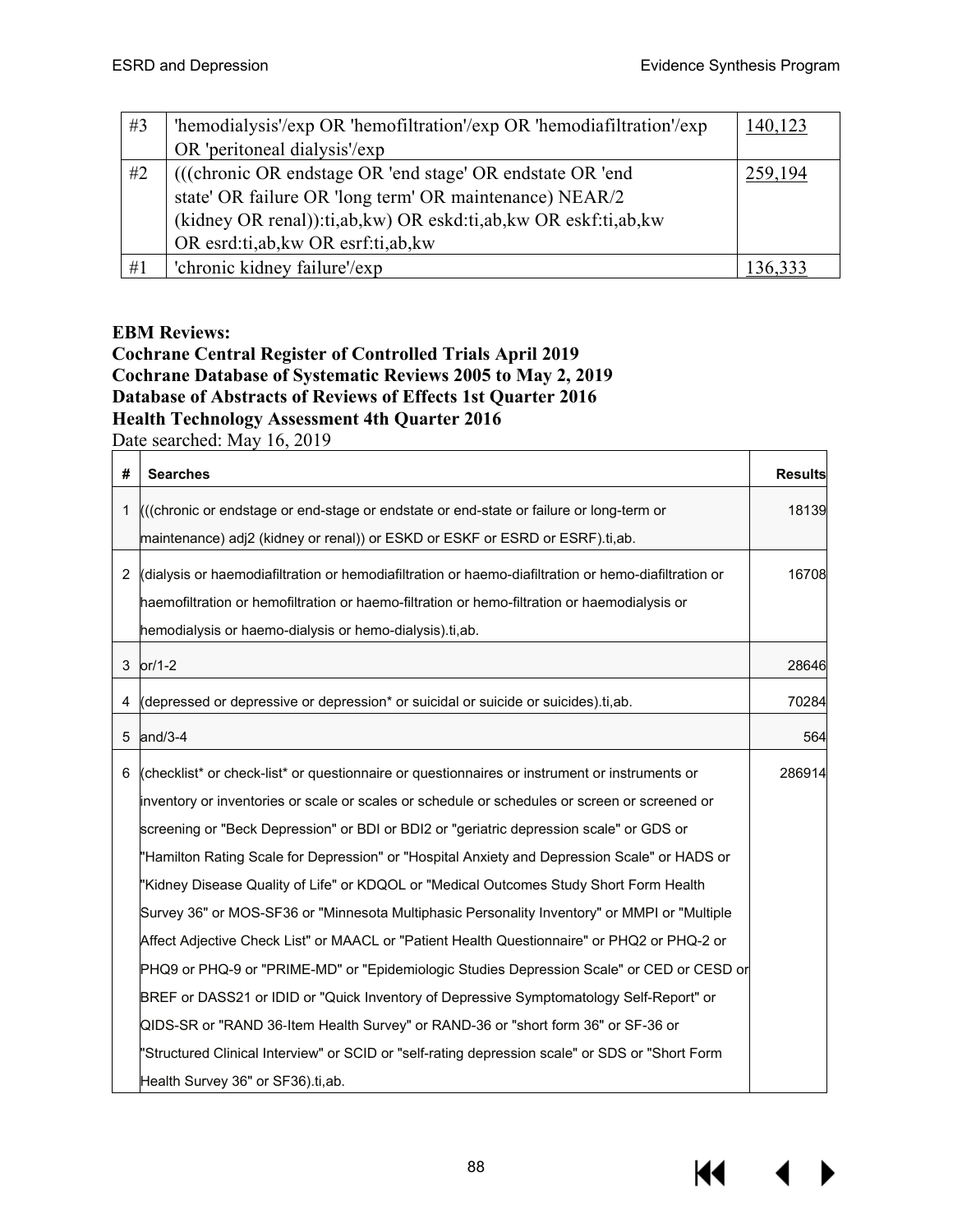$\overline{\phantom{a}}$ 

| 7 | (cognitive-behavior* or cognitive-behaviour* or intervention or interventions or nondrug or non-    | 1033100 |
|---|-----------------------------------------------------------------------------------------------------|---------|
|   | drug or nonpharmac* or non-pharmac* or pharmac* or program* or psych* or psychosocial or            |         |
|   | psycho-social or rehabilitation or therapy or therapies or treat*).ti, ab.                          |         |
| 8 | (antidepress* or anti-depress* or 5-hydroxytryptophan or Amisulpride or Bupropion or Citalopram     | 23770   |
|   | or Escitalopram or Fluoxetine or Fluvoxamine or Maprotiline or Mianserin or Paroxetine or           |         |
|   | Quipazine or Ritanserin or Sulpiride or Trazodone or Tryptophan or Venlafaxine Hydrochloride or     |         |
|   | Viloxazine or SSRI or SSRIs or "selective serotonin reuptake" or "selective serotonin re-uptake" or |         |
|   | SNRI or SNRIs or "Serotonin and Noradrenaline Reuptake Inhibitor" or "Serotonin and                 |         |
|   | Noradrenaline Reuptake Inhibitors" or NRI or NRIs or "norepinephrine reuptake inhibitor" or         |         |
|   | "norepinephrine reuptake inhibitors").ti,ab.                                                        |         |
| 9 | (Amitriptyline or Amoxapine or Clomipramine or Desipramine or Dothiepin or Doxepin or               | 10032   |
|   | Imipramine or Iprindole or Lofepramine or Nortriptyline or Opipramol or Protriptyline or            |         |
|   | Trimipramine or Gabapentin or Sildenafil or Vardenafil).ti,ab.                                      |         |
|   | 10 (nondrug or non-drug or nonpharmacolog* or non-pharmacolog*).ti,ab.                              | 4995    |
|   | 11 (((aerobic or resistance) adj2 (exercis* or program* or therap* or train*)) or (exercise adj2    | 29280   |
|   | (program <sup>*</sup> or therap <sup>*</sup> or train <sup>*</sup> )) or cross-training).ti,ab.     |         |
|   | 12 music therapy.ti, ab.                                                                            | 1091    |
|   | 13 or/6-12                                                                                          | 1100240 |
|   | 14 and/5,13                                                                                         | 533     |

## **ClinicalTrials.gov**

Date searched: May 16, 2019

( depressed OR depressive OR depression\* OR suicidal OR suicide OR suicides ) AND INFLECT EXACT ( "Active, not recruiting" OR "Completed" OR "Suspended" OR "Terminated" OR "Withdrawn" OR "Unknown status" ) [OVERALL-STATUS] AND ( ( chronic OR endstage OR end-stage OR failure ) AND ( kidney OR renal ) OR ESKD OR ESKF OR ESRD OR ESRF OR dialysis OR haemodiafiltration OR hemodiafiltration OR haemo-diafiltration OR hemo-diafiltration OR haemofiltration OR hemofiltration OR haemo-fi ) [DISEASE]  $= 83$  results

## **WHO ICTRP**

Date searched: May 16, 2019

(((chronic OR endstage OR end-stage OR failure) AND (kidney OR renal)) OR ESKD OR ESKF OR ESRD OR ESRF) AND (depress<sup>\*</sup> OR suicid<sup>\*</sup>) = 7 trials

Кŧ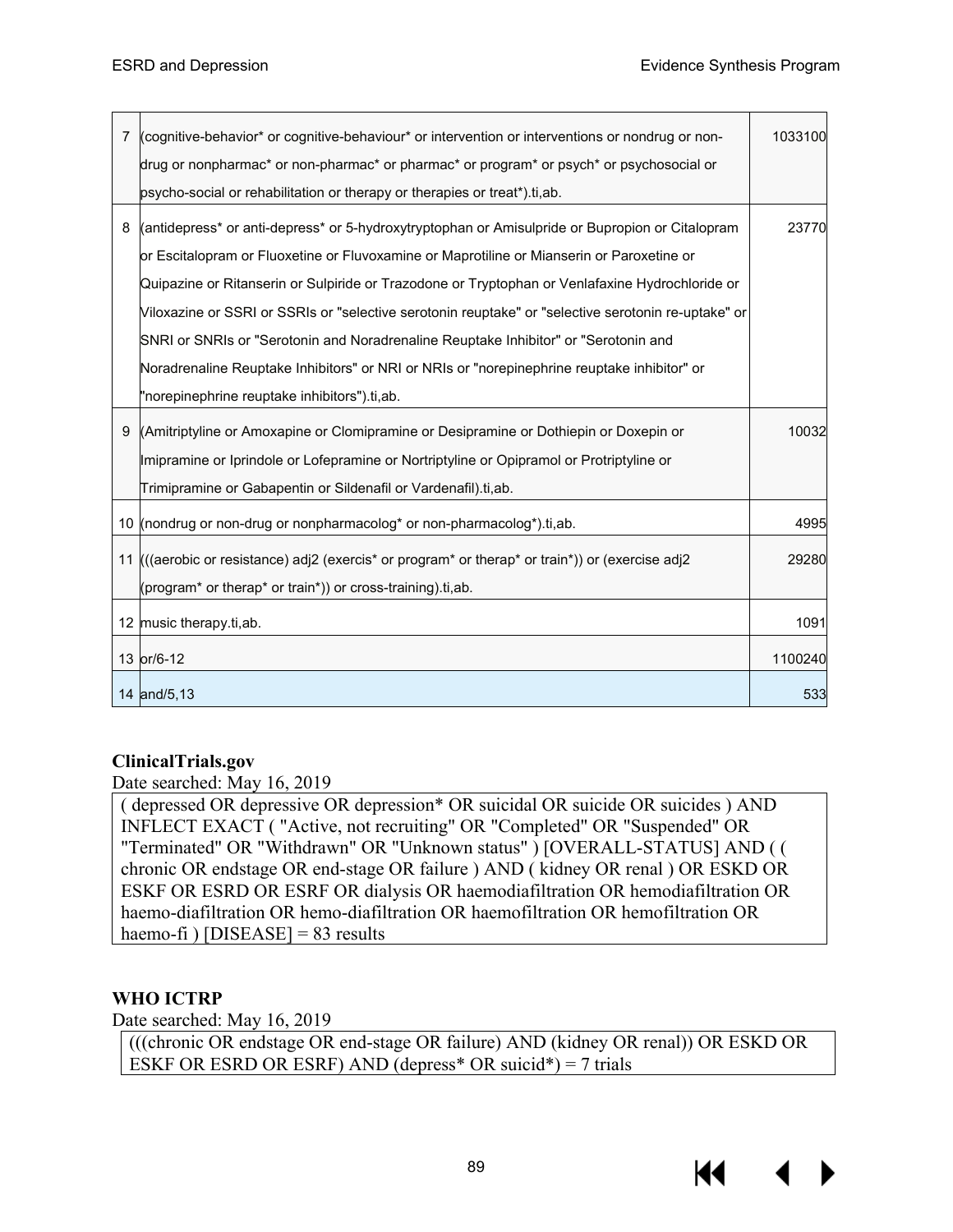$\blacklozenge$ 

▶

**KK** 

## **VA HSR&D**

<https://www.hsrd.research.va.gov/research/> Date searched: May 16, 2019 Separately searched terms: kidney and renal. Reviewed result lists = 0 studies found.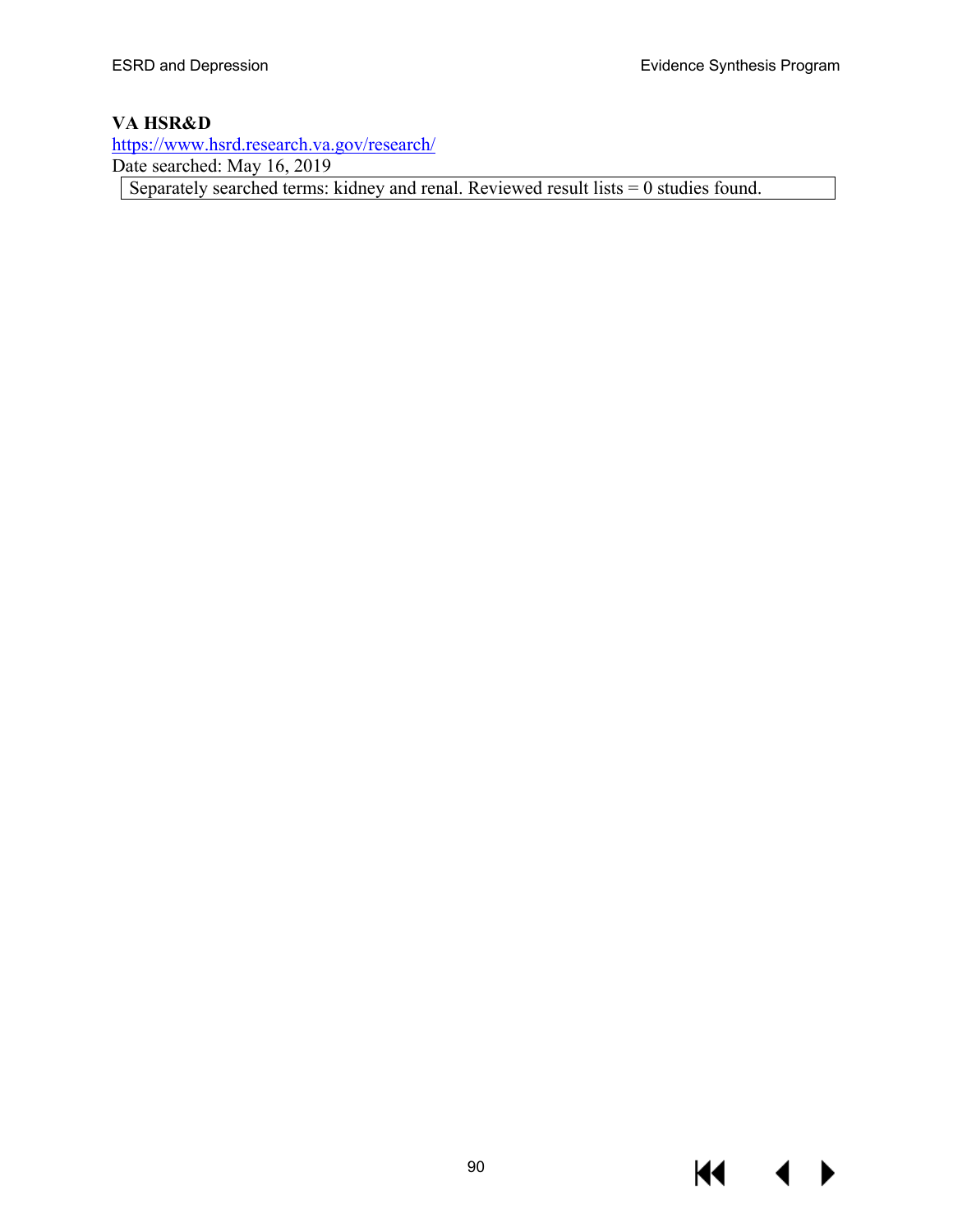# **APPENDIX B. STUDY SELECTION**

## **Inclusion/Exclusion Criteria for Full Text Review**

|    | 1. Language: Is the full text of the article in English?                                                                                                                                                                                                                                                                                                                                                                                                                                                                                                                                                                                                                                                                                                                          |
|----|-----------------------------------------------------------------------------------------------------------------------------------------------------------------------------------------------------------------------------------------------------------------------------------------------------------------------------------------------------------------------------------------------------------------------------------------------------------------------------------------------------------------------------------------------------------------------------------------------------------------------------------------------------------------------------------------------------------------------------------------------------------------------------------|
|    |                                                                                                                                                                                                                                                                                                                                                                                                                                                                                                                                                                                                                                                                                                                                                                                   |
| 2. | <b>Population:</b> Does the study include adults with ESRD or CKD (or CKF, CRF) undergoing<br>maintenance dialysis?<br>No Code X2. Add code B (example: $X2 - B$ ) if retaining for background/discussion. STOP                                                                                                                                                                                                                                                                                                                                                                                                                                                                                                                                                                   |
|    | 3. Population: Does the study include adults screened, diagnosed with, or treated for depression?                                                                                                                                                                                                                                                                                                                                                                                                                                                                                                                                                                                                                                                                                 |
|    | No Code X2. Add code B if retaining for background/discussion. STOP<br>4. KQ1: Does the study examine screening tool(s) for depression?                                                                                                                                                                                                                                                                                                                                                                                                                                                                                                                                                                                                                                           |
|    |                                                                                                                                                                                                                                                                                                                                                                                                                                                                                                                                                                                                                                                                                                                                                                                   |
| 5. | $KQ1$ : Does the study compare a screening tool against the gold standard (eg, clinical interview –<br>eg, SCID) or another validated depression assessment tool?<br>Yes, gold standard (eg, clinician interview/SCID)Code I for "I or X Code" and 1 for KQ1.<br><b>STOP</b>                                                                                                                                                                                                                                                                                                                                                                                                                                                                                                      |
|    | Yes, another depression toolCode I for "I or X Code" and 1 - Tool for KQ1. STOP                                                                                                                                                                                                                                                                                                                                                                                                                                                                                                                                                                                                                                                                                                   |
| 6. | <b>Study Design:</b> Is the study original quantitative research, a systematic review (SR) or meta-<br>analysis (MA; exclude other literature reviews, editorials, qualitative research, etc.)?<br>If other quantitative, Proceed to Q7<br>NoCode X3. Add code B (example: $X3 - B$ ) if retaining for background/discussion. Code 0                                                                                                                                                                                                                                                                                                                                                                                                                                              |
|    | for all KQs. STOP                                                                                                                                                                                                                                                                                                                                                                                                                                                                                                                                                                                                                                                                                                                                                                 |
| 7. | <b>Comparator:</b> The study has a comparison group (other screening tool, no screening, other<br>intervention, waitlist controls, etc.). Pre-post studies are excluded.<br>NoCode X4. Add code B if retaining for background/discussion. Code 0 for all KQs STOP                                                                                                                                                                                                                                                                                                                                                                                                                                                                                                                 |
| 8. | <b>Outcomes:</b> Does the study report 1 or more of the following outcomes specifically for the<br>population of interest (ESRD/CKD maintenance dialysis) Diagnostic test performance:<br>sensitivity, specificity, positive predictive value, and negative predictive value; Therapeutic<br>impact: timing, setting, or type of treatment.; Intermediate and Patient outcomes: depressive<br>symptoms, mortality, suicide attempts or completion, hospitalization, ED/urgent care utilization,<br>patient satisfaction, adherence to dialysis, medication, or treatment, pain medication reduction,<br>BP/metabolic control, quality of life, other outcomes (eg, employment); Adverse effects or<br>unintended consequences. Prevalence and correlational studies are excluded. |

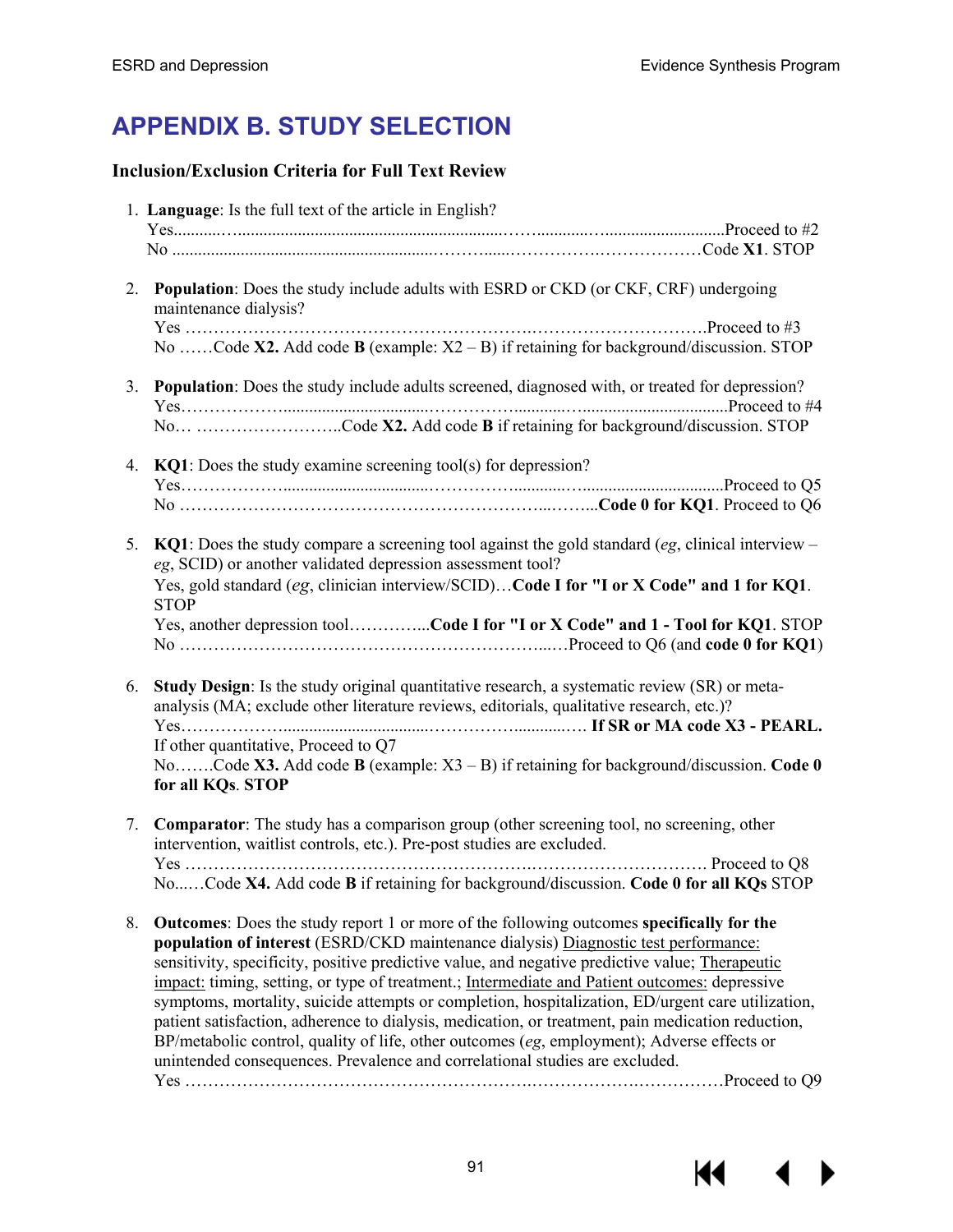$M \rightarrow$ 

No.……Code **X5.** Add code **B** if retaining for background/discussion. **Code 0 for all KQs** STOP

| 9. | Does the article or main study (from which the data were gathered) examine the impact of<br>screening or the effectiveness of treatment for depression (including subgroup differences or<br>harms)? |
|----|------------------------------------------------------------------------------------------------------------------------------------------------------------------------------------------------------|
|    |                                                                                                                                                                                                      |
|    | Yes, treatment:                                                                                                                                                                                      |
|    | Is depression an inclusion criterion, or is the average depression score of participants                                                                                                             |
|    | equivalent to at least moderate depression? (Cutoffs: PHQ-9 $\geq$ 10; <sup>16</sup> CES-D $\geq$ 18; <sup>17</sup>                                                                                  |
|    | HAM-D $\geq 12$ <sup>18</sup> , BDI-II $\geq 16$ <sup>17,18</sup> BDI-II $\geq 13$ <sup>18</sup> HADS $\geq 8^{19,20}$ )                                                                             |
|    |                                                                                                                                                                                                      |
|    |                                                                                                                                                                                                      |
|    |                                                                                                                                                                                                      |
|    | 10. Harms: Does the article examine the harms of screening or treatment?                                                                                                                             |
|    | 11. Study Design: Does the article describe data collected as part of an RCT or NRCT?                                                                                                                |
|    |                                                                                                                                                                                                      |
|    |                                                                                                                                                                                                      |
|    | 12. KQs 2 and 3: Does the study examine the impact of screening or treatment?<br>1 for KQ3 if treatment. Code 0 for KQ 2 or 3 if NA. STOP.                                                           |
|    |                                                                                                                                                                                                      |

**All articles should have at least 1 code. If not, re-review. Be sure that all articles are coded 0 for all KQs that are not relevant.**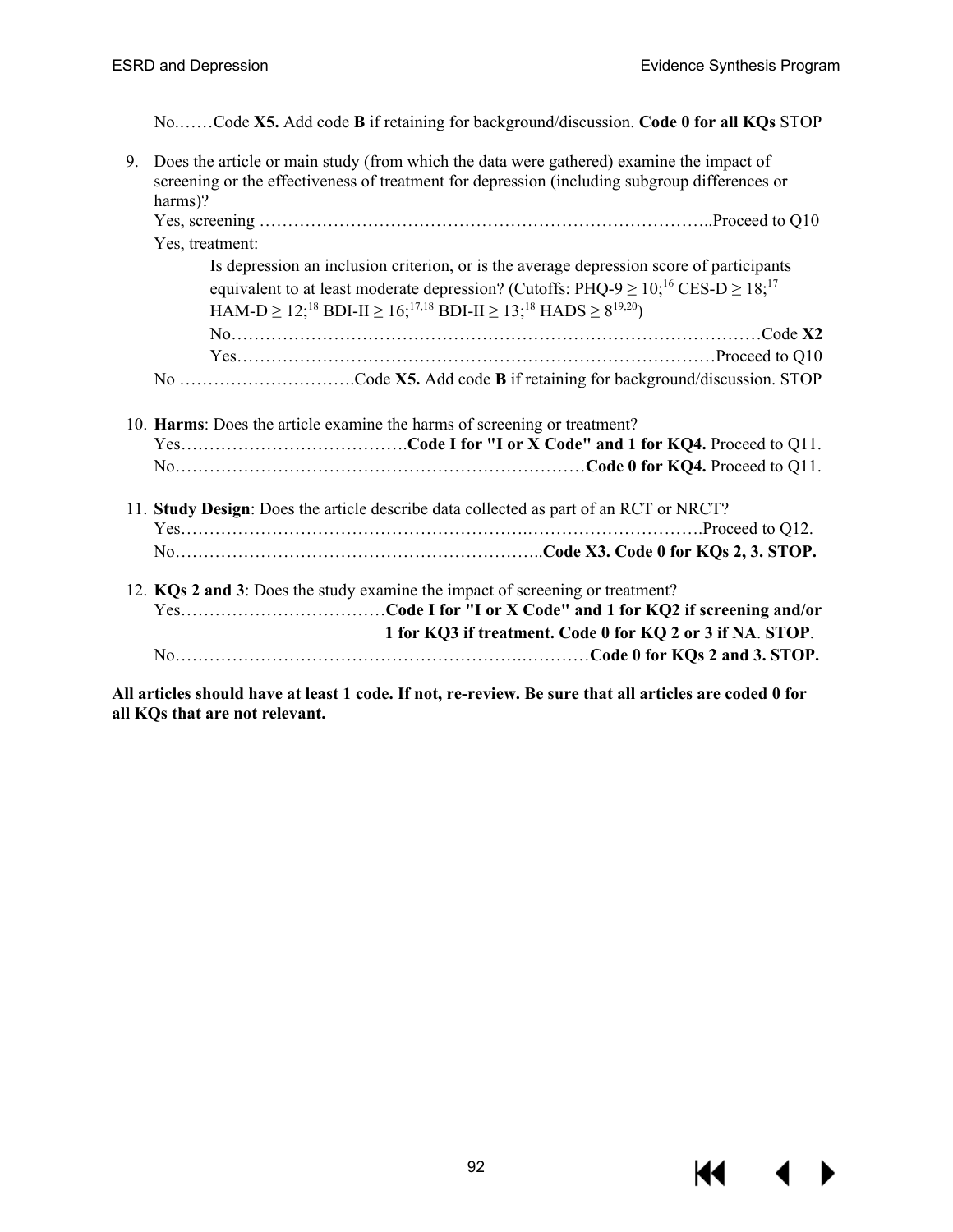## **APPENDIX C. QUALITY AND APPLICABILITY ASSESSMENT OF DIAGNOSTIC STUDIES**

|                               | <b>Rating Criteria*</b> |   |   |                                                                    |    |     |                                     |   |                                               |   |   |                                                                   |    |                         |    |           |    |                                                        |    |                      |              |            |
|-------------------------------|-------------------------|---|---|--------------------------------------------------------------------|----|-----|-------------------------------------|---|-----------------------------------------------|---|---|-------------------------------------------------------------------|----|-------------------------|----|-----------|----|--------------------------------------------------------|----|----------------------|--------------|------------|
|                               |                         |   |   | <b>Could the selection</b><br>of patients have<br>introduced bias? |    |     | index test have<br>introduced bias? |   | Could the conduct or<br>interpretation of the |   |   | Could the conduct or<br>interpretation of the<br>introduced bias? |    | reference standard have |    |           |    | <b>Could the patient flow</b><br>have introduced bias? |    | <b>Applicability</b> |              |            |
| <b>Study</b>                  |                         | 2 | 3 | <b>ROB</b>                                                         | 4  | 5   | 6                                   |   | <b>ROB</b>                                    | 8 | 9 | 10                                                                | 11 | <b>ROB</b>              | 12 | 13        | 14 | <b>ROB</b>                                             | 15 | 16                   | 17           | <b>ROB</b> |
| Alsuwaida, 2006 <sup>52</sup> | U                       | Υ |   | Unclear                                                            | Y  | U   | IJ                                  |   | Unclear                                       | Y | v | U                                                                 | Y  | Unclear                 | Y  | <b>NA</b> | U  | Unclear                                                | N  | N                    | N            | Low        |
| Balogun, 2011 <sup>39</sup>   | U                       |   |   | Unclear                                                            | Y. |     | U                                   |   | Unclear                                       | Υ | U | U                                                                 | U  | Unclear                 | Y  | Υ         | N  | High                                                   | N  | N                    | $\mathsf{N}$ | Low        |
| Bautovich, 2018 <sup>48</sup> | U                       |   | Υ | Unclear                                                            | Y. | -U  | <b>NA</b>                           |   | Unclear                                       | Y | Y | N                                                                 | Y  | High                    | Y  | <b>NA</b> | Y  | Low                                                    | N  | N                    | N            | Low        |
| Chilcot, 2008 <sup>53</sup>   | U                       |   |   | Unclear                                                            | U  | -U  | <b>NA</b>                           |   | Unclear                                       | U | v | U                                                                 | U  | Unclear                 | Y  | <b>NA</b> | Y  | Low                                                    | N  | N                    | N            | Low        |
| Collister, 2019 <sup>49</sup> | Y                       |   | Υ | Low                                                                |    | UU  | U                                   |   | Unclear                                       | U | U | U                                                                 | U  | Unclear                 | Y  | <b>NA</b> | Y  | Low                                                    | N  | N                    | N            | Low        |
| Gencoz, 2007 <sup>42</sup>    | Y                       |   |   | Unclear                                                            | Y. |     | Y                                   | ٧ | ∟ow                                           | Y | U | ٧                                                                 | U  | Unclear                 | Y  | Y         | Y  | Low                                                    | N  | N                    | N            | Low        |
| Giordano, 200740              | Y                       | U | Υ | Unclear                                                            | U  |     | Y                                   |   | Unclear                                       | Υ | Υ | U                                                                 | Y  | Unclear                 | Y  | <b>NA</b> | N  | High                                                   | N  | N                    | N            | Low        |
| Grant, 2008 <sup>50</sup>     | U                       |   | Υ | Unclear                                                            |    | UU  | <b>NA</b>                           |   | Unclear                                       | U | Y | U                                                                 | Y  | Unclear                 | Y  | <b>NA</b> | Y  | Low                                                    | N  | N                    | N            | Low        |
| Hedayati, 2006 <sup>33</sup>  | U                       |   | ٧ | Unclear                                                            | Y  |     | <b>NA</b>                           |   | Unclear                                       | U | v | U                                                                 | Y  | Unclear                 | Y  | <b>NA</b> | Y  | Low                                                    | N  | N                    | N            | Low        |
| Loosman, 2010 <sup>35</sup>   | U                       |   | Y | Unclear                                                            | Y. | U   | <b>NA</b>                           |   | Unclear                                       | Υ | Y | ٧                                                                 | Y  | Low                     | Y  | <b>NA</b> | Y  | Low                                                    | N  | N                    | N            | Low        |
| Neitzer, 2012 <sup>46</sup>   | U                       |   | Y | Unclear                                                            | U  | -U  | <b>NA</b>                           |   | Unclear                                       | U | U | <b>NA</b>                                                         | Υ  | Unclear                 | Y  | <b>NA</b> | Y  | Low                                                    | N  | N                    | N            | Low        |
| Preljevic, 2012 <sup>36</sup> | U                       |   |   | Unclear                                                            | Y  |     | <b>NA</b>                           |   | Unclear                                       | Y | U |                                                                   | Y  | Unclear                 | Y  | <b>NA</b> | N  | Low                                                    | N  | N                    | N            | Low        |
| Troidle, 2003 <sup>47</sup>   | Y                       | Y | Y | Low                                                                |    | N U | U                                   | Y | High                                          | U | U | U                                                                 | U  | Unclear                 | Y  | NA.       | Y  | Low                                                    | N  | N                    | N            | Low        |
| Van den Beukel,<br>201251     | U                       |   | Υ | Unclear                                                            | U  | U   | U                                   |   | Unclear                                       | U | U | U                                                                 | Y  | Unclear                 | Y  | <b>NA</b> | Y  | Low                                                    | N  | N                    | N            | Low        |
| Wang, 2019 <sup>45</sup>      | Y                       | Υ | Υ | Low                                                                | Y. | - U | U                                   |   | Unclear                                       | Y | U | U                                                                 | Y  | Unclear                 | Y  | <b>NA</b> | Y  | Low                                                    | N  | N                    | N            | Low        |
| Watnick, 200544               | U                       |   | ٧ | Unclear                                                            | Y  |     | NA                                  |   | Unclear                                       | Y | Y | U                                                                 | Y  | Unclear                 | Y  | <b>NA</b> | Y  | Low                                                    | N  | N                    | N            | Low        |

Abbreviations:  $N = no$ ;  $NA = not$  applicable;  $ROB = risk$  of bias;  $U = unclear$ ;  $Y = yes$ 

\*Questions (QUADAS- $2^{25}$ ):

- 1. Consecutive or random sample of patients enrolled?
- 2. Was a case-control design avoided?
- 3. Did the study avoid inappropriate exclusions?
- 4. Was the index test interpreted without knowledge of the reference standard results?
- 5. Was staff trained in the use of the index test?
- 6. Was the fidelity of the index test monitored and/or reported?
- 7. Is the reference standard likely to correctly classify the target condition?
- 8. Was the reference standard interpreted without knowledge of the index test results?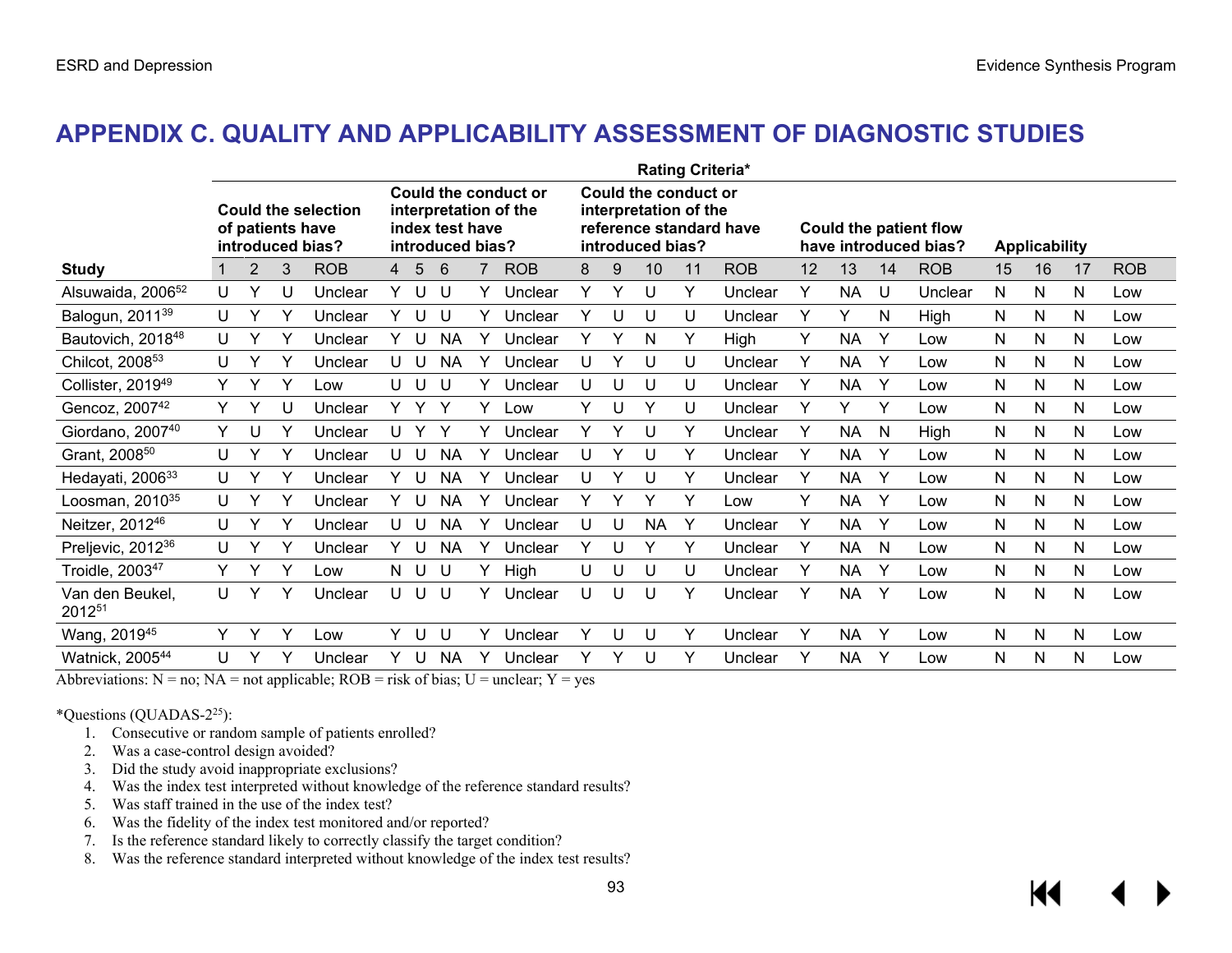- 9. Was staff trained in the assessment of the reference standard?
- 10. Was the fidelity of the reference test monitored and/or reported?
- 11. Was there an appropriate interval between the index test and reference standard?
- 12. Did all patients receive the same reference standard?
- 13. If a partial selection of patients received the reference standard, was it adjusted?
- 14. Were all patients included in the analysis?
- 15. Are there concerns that the study population differs from the review question?
- 16. Are there concerns that the index test, its conduct, or its interpretation differ from the review question?
- 17. Are there concerns that the reference standard, its conduct, or its interpretation differ from the review question?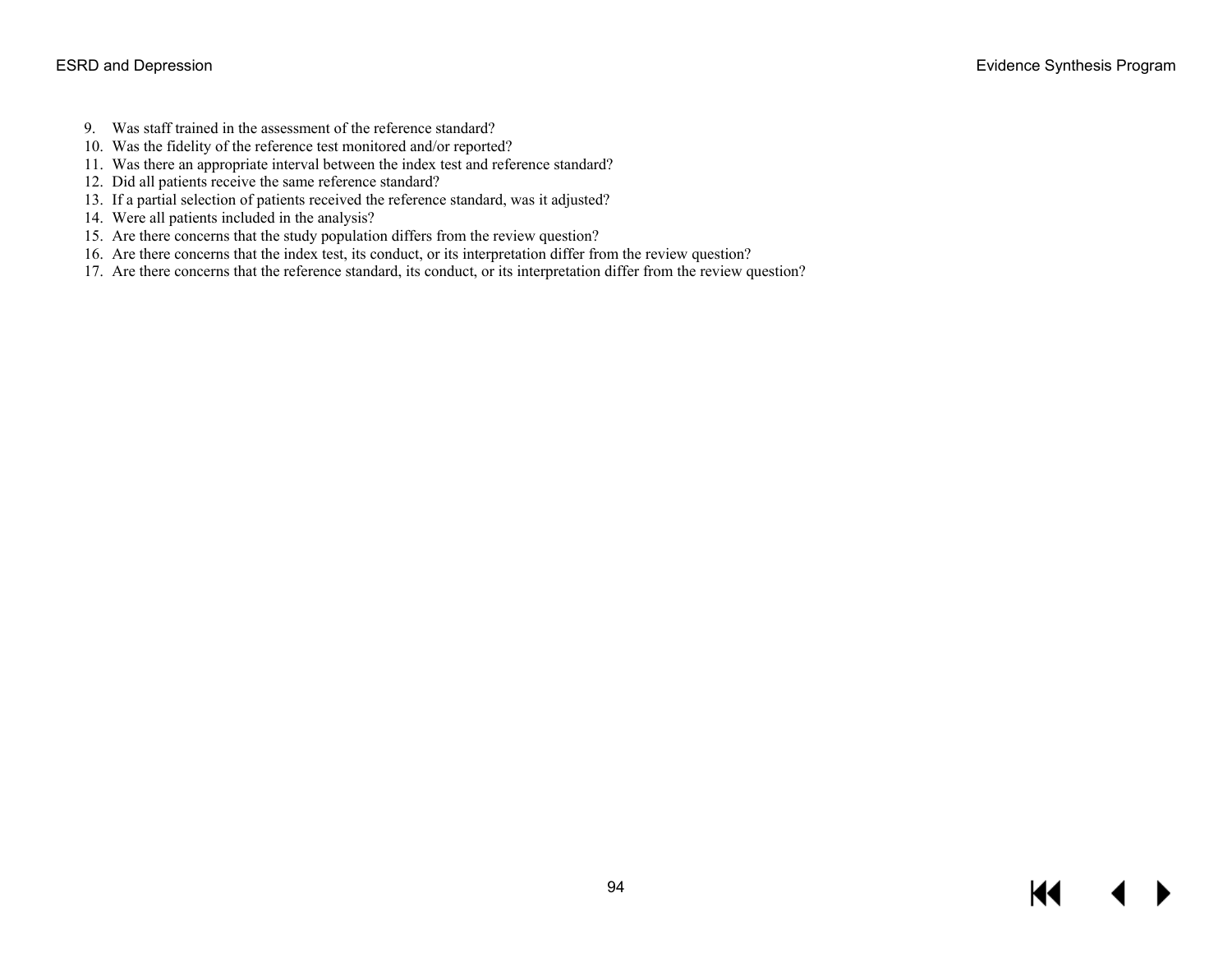## **APPENDIX D. QUALITY AND APPLICABILITY ASSESSMENT OF RANDOMIZED CONTROLLED TRIALS**

| <b>Rating Criteria*</b>         |           |              |   |           |   |   |   | <b>Overall</b><br>Quality | <b>Applicabilit</b> |    |    |         |    |       |   |              |    |                                       |        |      |
|---------------------------------|-----------|--------------|---|-----------|---|---|---|---------------------------|---------------------|----|----|---------|----|-------|---|--------------|----|---------------------------------------|--------|------|
| Author, Year                    | 1         | $\mathbf{2}$ | 3 | 4         | 5 | 6 |   | 8                         | 9                   | 10 | 11 | $12 \,$ | 13 | 14 15 |   | 16           | 17 | <b>Funding source</b>                 | Rating | У    |
| Al Saraireh, 2018 <sup>68</sup> | Y         | <b>NR</b>    | N | <b>NA</b> | Υ | U | U | N                         | Y                   | N  | Υ  | N       | Υ  | U     | Y | <b>NA</b>    | N  | Investigator                          | Poor   | Fair |
| Babamohamadi,<br>201779         | <b>NR</b> | <b>NR</b>    | N |           |   | U | U | N                         | Y                   | N  | U  | N       |    | Υ     | U | U            | N  | <b>NR</b>                             | Poor   | Poor |
| Beizaee, 201875                 | Y         | Y            | Υ | Y         | Y | Y | Y | N                         | Y                   | N  | Υ  | N       | N  | U     | v | <b>NA</b>    | Y  | University                            | Fair   | Fair |
| Blumenfield, 199760             | <b>NR</b> | Y            | U | U         | N |   |   |                           | Y                   | N  | N  | N       | Y  | U     |   | N            | N  | Industry grant                        | Poor   | Fair |
| Cukor, 2014 <sup>69</sup>       | <b>NR</b> | <b>NR</b>    | Υ | U         |   |   |   |                           |                     | Ν  | N  |         | Y  | U     | Υ | $\mathsf{N}$ | N  | <b>NIDDK</b>                          | Fair   | Fair |
| Duarte, 200967                  | Y         | Υ            | N | U         | Y |   |   |                           |                     | Ν  | N  |         |    |       | ٧ | N            | N  | Government                            | Fair   | Fair |
| Friedli, 2017 <sup>61</sup>     | Υ         | Y            | Υ | N         |   |   |   |                           |                     |    | N  | N       |    | U     |   | N            | N  | NIH grant                             | Fair   | Good |
| Gharekhani, 2014 <sup>66</sup>  | Y         | U            | Y | N         |   | N | N |                           |                     |    | N  | N       |    |       |   | N            | N  | University                            | Poor   | Good |
| Heshmatifar, 2015 <sup>73</sup> | <b>NR</b> | <b>NR</b>    | Y |           |   | U | U | N                         |                     |    |    |         |    | U     | U | N            | U  | <b>NR</b>                             | Poor   | Fair |
| Hosseini, 2012 <sup>64</sup>    | U         | <b>NR</b>    | Y |           | Y | U | U | N                         |                     | N  | N  | Y       | Y  | U     | Υ | $\mathsf{N}$ | N  | Government                            | Poor   | Fair |
| Kalani, 201971                  | N         | U            | Y |           | Y |   | U |                           | Y                   |    |    | N       |    |       |   | U            | N  | University                            | Poor   | Fair |
| Kouidi, 2010 <sup>74</sup>      | <b>NR</b> | <b>NR</b>    | Y |           | Y | U | U | N                         | Y                   | N  | N  |         | Y  | U     |   | N            | N  | <b>NR</b>                             | Poor   | Fair |
| Lerma, 201770                   | Y         | <b>NR</b>    | Y | U         | Y | Y | Y | N                         | Y                   | N  | N  | N       | Y  | Y     |   | N            | N  | Government                            | Fair   | Fair |
| Mehrotra, 201963                | Y         | Y            | U |           |   | Y | N | N                         | Υ                   | N  | Y  | N       |    | Y     | Υ |              | N  | Government, University,<br>NIDDK, DCI | Fair   | Fair |
| Rahimipour, 201576              | U         | <b>NR</b>    | U | U         | Y | U | U | U                         | N                   | U  | U  | U       | Y  | U     | Υ | U            | N  | <b>NR</b>                             | Poor   | Fair |
| Taraz, 2013 <sup>62</sup>       | Y         | U            | Y | Υ         | Y | U | U |                           | Y                   | N  | N  | N       |    |       | Υ | N            | N  | University grant                      | Fair   | Good |
| Thomas, 201778                  | Y         | <b>NR</b>    | N | U         | Y | Y | U | N                         | Υ                   | N  | Y  | N       | Υ  | Υ     | Υ | N            | N  | University grant                      | Fair   | Fair |
| Tsay, 200472                    | NR.       | <b>NR</b>    | Y | U         | Y | U | U | N                         |                     | N  | N  |         |    | U     |   | N            | N  | Government                            | Poor   | Fair |
| Wang, 201665                    | Υ         | Y            | Y |           |   | U |   |                           | Υ                   | Ν  | N  | U       |    |       |   | N            | N  | <b>NR</b>                             | Fair   | Poor |
| Widyaningrum, 2013<br>77        | <b>NR</b> | <b>NR</b>    |   |           |   |   |   |                           | N                   |    |    | U       |    |       |   | U            | N  | <b>NR</b>                             | Poor   | Poor |

Abbreviations: DCI = Dialysis Clinic Inc.; N = no; NA = not applicable; NIDDK = National Institute of Diabetes and Digestive and Kidney Diseases; NR = not reported; U = unclear;  $Y = yes$ 

\*Quality Rating Criteria:

1. Randomization adequate?

2. Allocation concealment adequate?<br>3. Groups similar at baseline?

Groups similar at baseline?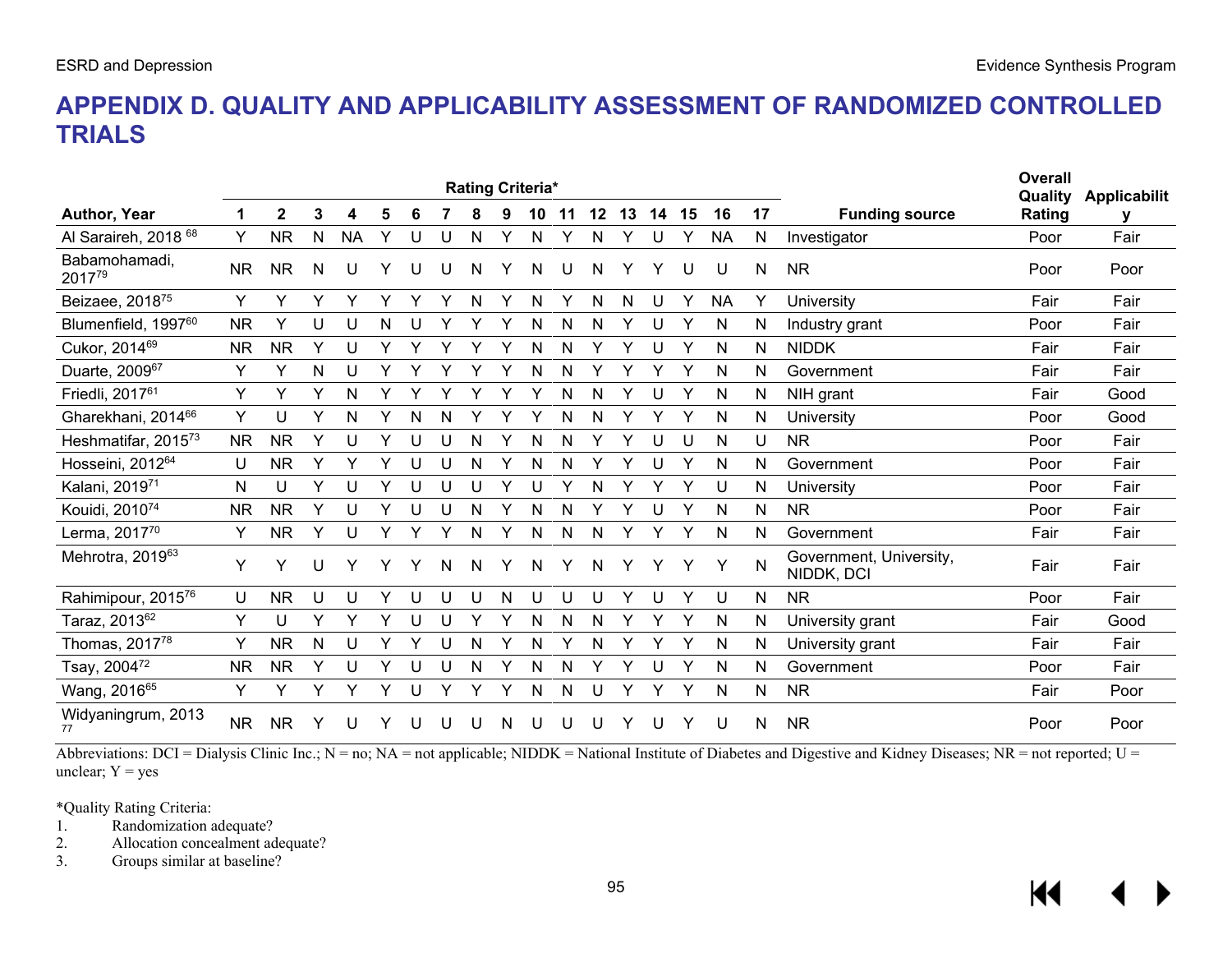- 4. Maintain comparable groups?<br>5. Eligibility criteria specified?
- 5. Eligibility criteria specified?<br>6. Outcome assessors masked?
- 6. Outcome assessors masked?<br>7. Care provider masked?
- 7. Care provider masked?<br>8. Patient masked?
- 8. Patient masked?<br>9. Reporting of attr.
- Reporting of attrition, crossovers, adherence, and contamination?
- 10. Important differential loss to follow-up or overall high loss to follow-up?
- 11. Intention-to-treat (ITT) analysis?
- 12. Post-randomization exclusions?<br>13. Were outcomes pre-specified and
- 13. Were outcomes pre-specified and defined, and ascertained using accurate methods?<br>14. Intervention fidelity?
- Intervention fidelity?
- 15. Follow-up long enough for outcomes to occur? (minimum 4 weeks for drugs)<br>16. Appropriate handling of missing data?
- Appropriate handling of missing data?
- 17. Evidence of selective outcome reporting?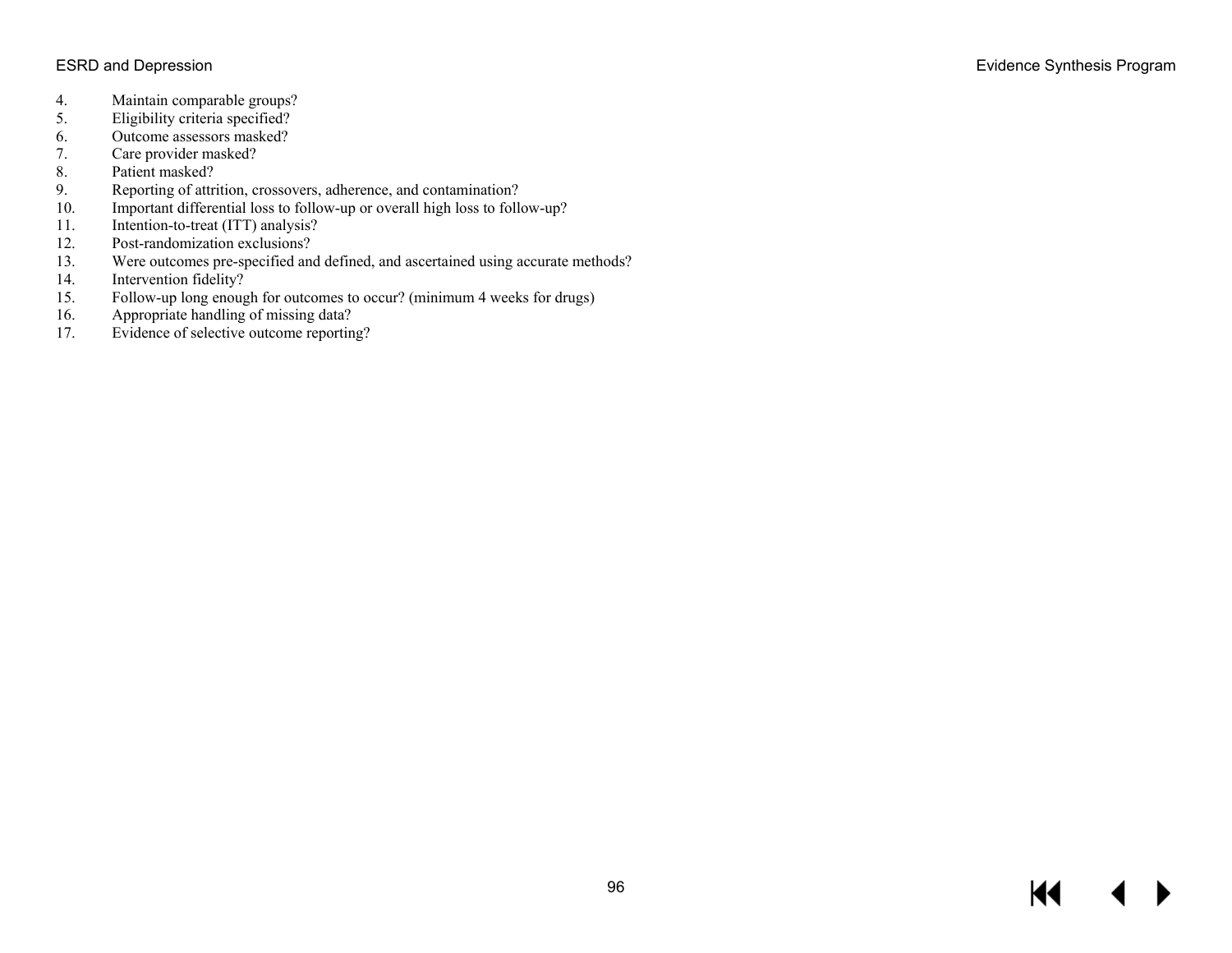# **APPENDIX E. ADVERSE EVENTS REPORTED IN DEPRESSION TREATMENT TRIALS IN PATIENTS WITH END-STAGE RENAL DISEASE**

|                 |                  |                              |                         | Blumenfield, 1997 <sup>60</sup> |                          | Friedli, 201761*           |                          | Mehrotra, 201963          |                            | Taraz, 2013 <sup>62†</sup>  |
|-----------------|------------------|------------------------------|-------------------------|---------------------------------|--------------------------|----------------------------|--------------------------|---------------------------|----------------------------|-----------------------------|
| <b>Severity</b> | <b>System</b>    | <b>Adverse Event</b>         | Fluoxetine<br>$(N = 6)$ | Placebo<br>$(N = 7)$            | Sertraline<br>$(N = 15)$ | Placebo<br>$(N = 15)$      | CBT (N<br>$= 60$         | Sertraline<br>$(N = 60)$  | Sertraline<br>$(N = 21)$   | Placebo<br>$(N = 22)$       |
| Non-            | Autonomic        | Dry mouth                    | 0                       | 1                               | $\qquad \qquad \cdots$   | ---                        | ---                      | ---                       | ---                        | ---                         |
| Serious         | Cardiovascular   | Cardiac unspecified          | ---                     | ---                             | $---$                    | ---                        | 3                        | 9                         | ---                        | ---                         |
|                 |                  | Hypotension                  | $\overline{4}$          | $\mathbf{1}$                    | $---$                    | ---                        | ---                      | ---                       | ---                        | ---                         |
|                 |                  | Palpitations                 | ---                     | ---                             | $\mathbf{1}$             | $0^*$                      | ---                      | ---                       | ---                        | ---                         |
|                 | Gastrointestinal | Abdominal pain               | 1                       | $\sqrt{2}$                      | $\hspace{0.05cm} \ldots$ | $\qquad \qquad \text{---}$ | ---                      | ---                       | ---                        | ---                         |
|                 |                  | Constipation                 | $\mathbf 0$             | $\mathbf{1}$                    | $--$                     | $\qquad \qquad \text{---}$ | ---                      | ---                       | $---$                      | ---                         |
|                 |                  | Diarrhea                     | 1                       | $\mathbf{1}$                    | $---$                    | $\qquad \qquad \text{---}$ | ---                      | ---                       | $---$                      | $---$                       |
|                 |                  | Dyspepsia                    | 1                       | $\pmb{0}$                       | $--$                     | ---                        | ---                      | $---$                     | 6                          | 4<br>---<br>---<br>3<br>--- |
|                 |                  | Gastro-enteritis             | $\mathbf 0$             | $\overline{2}$                  | ---                      | $\qquad \qquad \text{---}$ | ---                      | ---                       | ---                        |                             |
|                 |                  | Gastrointestinal unspecified | ---                     | ---                             | $\qquad \qquad \cdots$   | ---                        | 11                       | 22                        | $---$                      |                             |
|                 |                  | Nausea                       | 5                       | $\overline{2}$                  | 1                        | $0^*$                      | ---                      | $---$                     | $\overline{7}$             |                             |
|                 |                  | Vomiting                     | 3                       | $\mathfrak{3}$                  | $\qquad \qquad \cdots$   | $\qquad \qquad \text{---}$ | ---                      | ---                       | ---                        | ---                         |
|                 | Musculoskeletal  | Myalgia                      | 1                       | $\mathbf 1$                     | $\hspace{0.05cm} \ldots$ | ---                        | ---                      | ---                       | $---$                      |                             |
|                 | Neurological     | <b>Dizziness</b>             | $\mathbf{1}$            | $\pmb{0}$                       | $\mathbf{1}$             | $0^*$                      | $\hspace{0.05cm} \ldots$ | $---$                     | 5                          | 3                           |
|                 |                  | Headache                     | $\mathbf{3}$            | $\pmb{0}$                       | $\mathbf{1}$             | $0^*$                      | $--$                     | $---$                     | $\overline{4}$             | $\overline{2}$              |
|                 |                  | Insomnia                     | $\overline{2}$          | $\mathbf{1}$                    | $\mathbf{1}$             | $0^*$                      | $\overline{\phantom{a}}$ | $---$                     | $\qquad \qquad \text{---}$ | $---$                       |
|                 |                  | Nervous system unspecified   | ---                     | ---                             | $---$                    | ---                        | $\pmb{0}$                | 8                         | ---                        | ---                         |
|                 |                  | Sensation disturbance        | 1                       | $\pmb{0}$                       | $---$                    | $\qquad \qquad \text{---}$ | ---                      | ---                       | ---                        | $---$                       |
|                 |                  | <b>Tremors</b>               | $\mathbf{1}$            | $\pmb{0}$                       | $---$                    | ---                        | ---                      | ---                       | ---                        | ---                         |
|                 | Psychiatric      | Abnormal thought             | $\mathbf{1}$            | $\pmb{0}$                       | $---$                    | ---                        | ---                      | ---                       | ---                        | ---                         |
|                 |                  | Anorexia                     | $---$                   | $\scriptstyle\cdots$            | $---$                    | $\qquad \qquad \text{---}$ | $---$                    | $\qquad \qquad -\qquad -$ | $\overline{2}$             | 4                           |
|                 |                  | Anxiety                      | $\mathbf 0$             | $\mathbf 1$                     | $--$                     | ---                        | ---                      | $---$                     | $---$                      | ---                         |
|                 |                  | Nervousness                  | 1                       | $\mathbf{1}$                    | $---$                    | ---                        | ---                      | ---                       | ---                        | $---$                       |
|                 |                  |                              |                         |                                 |                          |                            |                          |                           |                            |                             |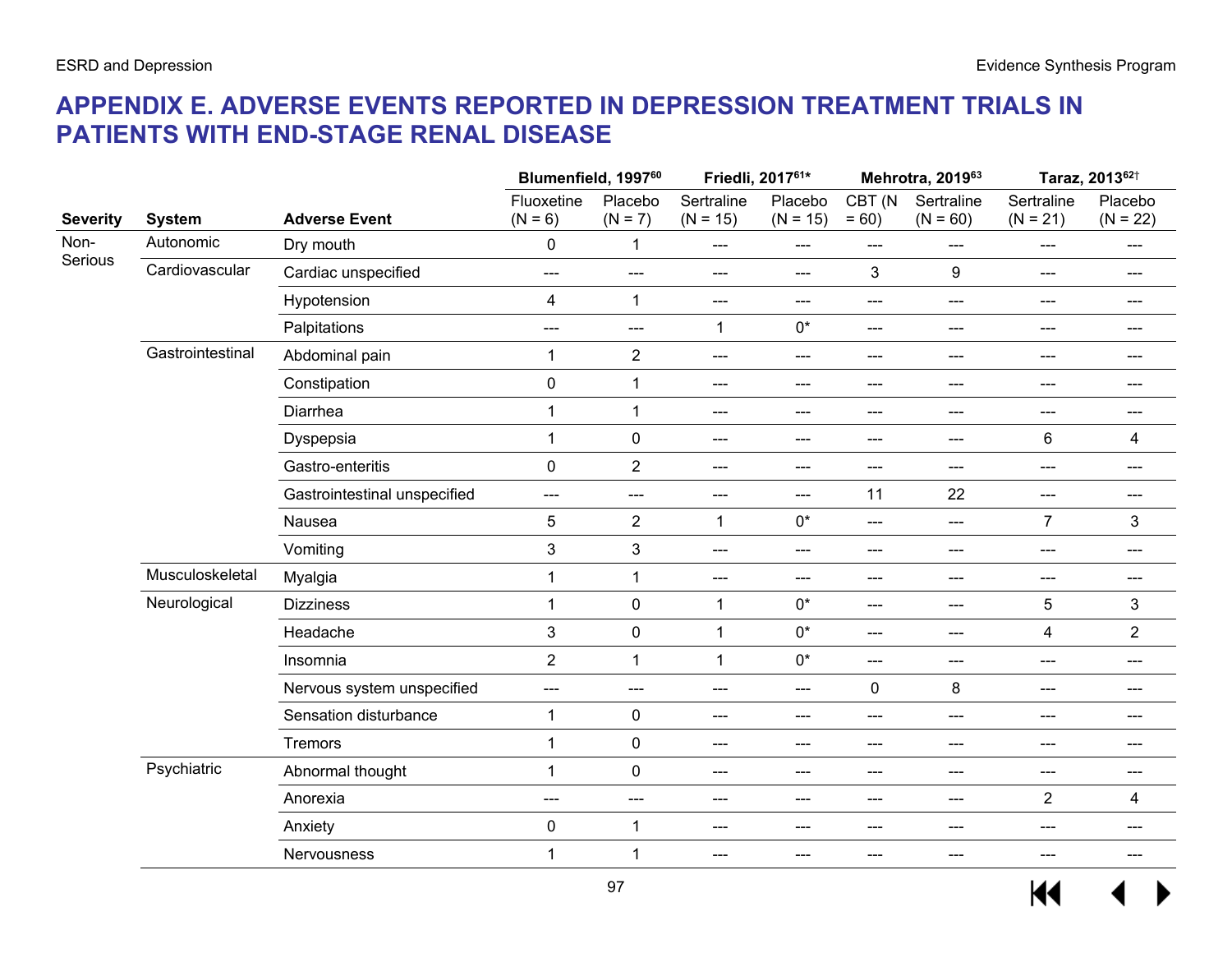|         | Respiratory      | <b>Bronchitis</b>                    | $\mathbf 1$  | $\pmb{0}$      | ---                    | ---       | ---            | ---                     | ---            | $---$   |
|---------|------------------|--------------------------------------|--------------|----------------|------------------------|-----------|----------------|-------------------------|----------------|---------|
|         |                  | Cough                                | $\mathbf 0$  | $\overline{2}$ | ---                    | ---       | ---            | $\qquad \qquad -$       | $---$          | ---     |
|         |                  | Dyspnea                              | 1            | $\mathbf 0$    | ---                    | ---       | ---            | ---                     | $---$          | ---     |
|         |                  | Pharyngitis                          | $\mathbf 1$  | $\pmb{0}$      | ---                    | ---       | ---            | ---                     | $--$           | $---$   |
|         |                  | Rhinitis                             | $\mathbf{1}$ | $\mathbf 0$    | ---                    | ---       | ---            | ---                     | $---$          | ---     |
|         |                  | Upper respiratory tract<br>infection | 1            | $\mathbf 0$    | ---                    | ---       | ---            | ---                     |                |         |
|         | Skin             | Furunculosis                         | 1            | $\pmb{0}$      | ---                    | ---       | ---            | ---                     | $---$          | ---     |
|         |                  | Pruritus                             | $\mathbf{1}$ | $\mathbf 0$    | ---                    | ---       | ---            | ---                     | $- - -$        | $- - -$ |
|         |                  | Skin ulcer                           | $\pmb{0}$    | $\mathbf{1}$   | $\qquad \qquad -$      | ---       | ---            | ---                     | $---$          | $---$   |
|         |                  | Sweating                             | $---$        | $---$          | $\mathbf 1$            | $0^*$     | $---$          | ---                     | $---$          | $---$   |
|         | Other            | Dehydration                          | $\pmb{0}$    | 1              | ---                    | ---       | ---            | ---                     | ---            | ---     |
|         |                  | Edema                                | $\pmb{0}$    | 1              | $\qquad \qquad \cdots$ | ---       | $---$          | $\qquad \qquad \cdots$  | $---$          | $---$   |
|         |                  | Flu syndrome                         | 1            | $\pmb{0}$      | ---                    | ---       | ---            | ---                     | $---$          | ---     |
|         |                  | Hair Loss                            | $--$         | ---            | ---                    | ---       | ---            | ---                     | $\mathbf 1$    | 1       |
|         |                  | Other unspecified                    | $--$         | $---$          | $\qquad \qquad \cdots$ | ---       | 3              | 17                      | $---$          | $--$    |
|         |                  | Sexual dysfunction                   | $---$        | ---            | ---                    | ---       | ---            | ---                     | $\overline{2}$ | 1       |
|         |                  | Tooth infection                      | 1            | $\pmb{0}$      | ---                    | ---       | $---$          | $\qquad \qquad -$       | ---            | ---     |
| Serious | Gastrointestinal | Gastrointestinal unspecified         | $---$        | $---$          | ---                    | ---       | 1              | 1                       | $---$          | $---$   |
|         | Cardiovascular   | Cardiac unspecified                  | $--$         | ---            | ---                    | ---       | 4              | $\overline{\mathbf{4}}$ | ---            | ---     |
|         | Other            | Death                                | $--$         | $---$          | $\mathbf 1$            | $\pmb{0}$ | $\sqrt{2}$     | $\pmb{0}$               | $- - -$        | $- - -$ |
|         |                  | Major bleeding                       | $--$         | ---            | ---                    | ---       | $\mathbf 1$    | $\overline{2}$          | $---$          | $---$   |
|         |                  | Other unspecified                    | $--$         | ---            | ---                    | ---       | $\overline{2}$ | $\boldsymbol{9}$        | ---            | ---     |

\*The events reported in this table are only those that resulted in study dropout. There were other adverse events reported narratively, but it was not clear from the text which category or study arm they occurred in, so they are not recorded in this table.

<sup>†</sup>It is unclear whether the events of study dropouts were included in these totals. There was 1 death in each group and some attrition due to AEs, but the dropouts were not analyzed in this per-protocol study.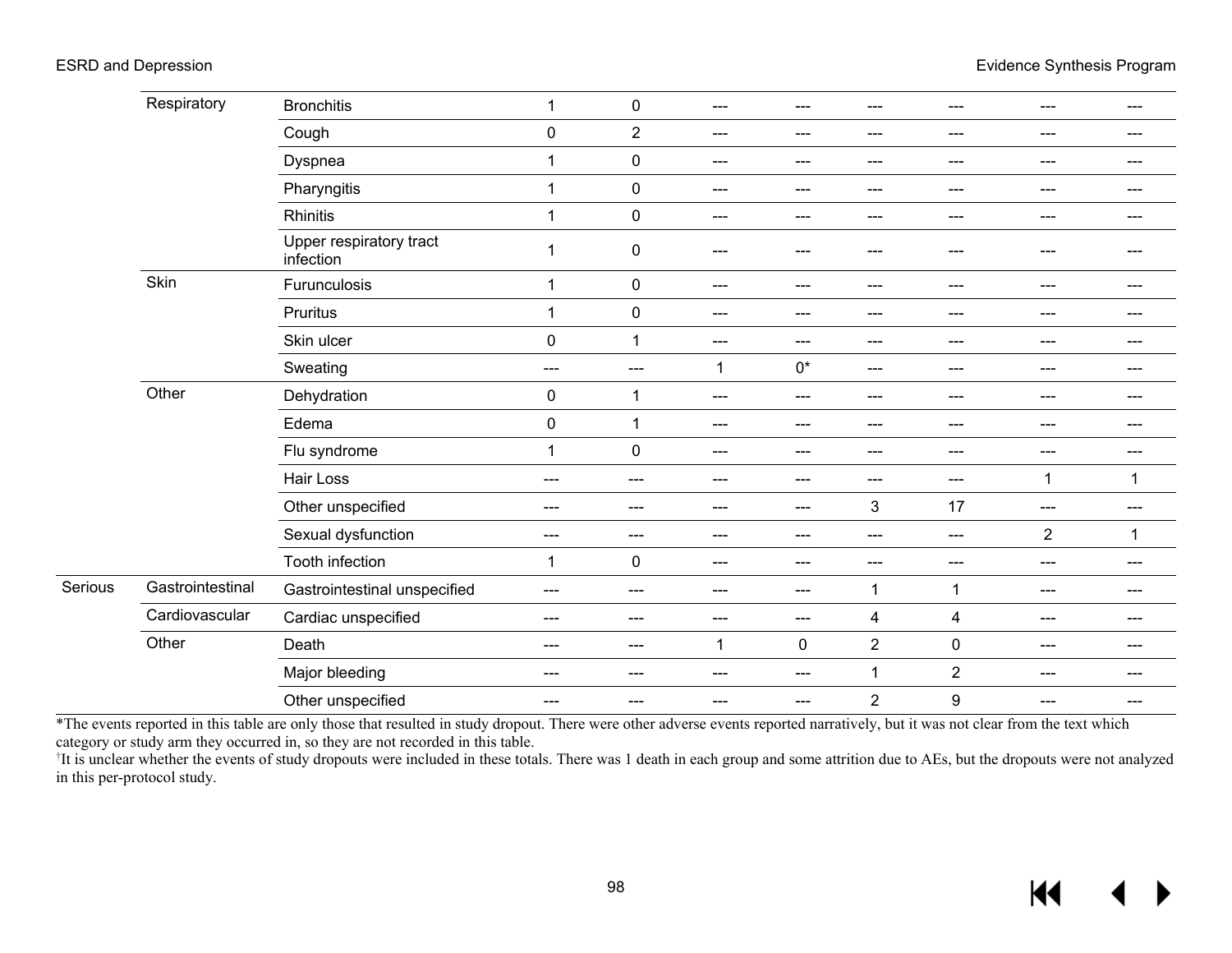# **APPENDIX F. PEER REVIEW COMMENTS/AUTHOR RESPONSES**

| Reviewer<br>Number                                                          | <b>Reviewer Comment</b>                                                                                                                                                                                                                                                                                                                                                                                                                                                                                                                                                                                     | <b>Author Response</b>                     |  |  |  |  |  |  |
|-----------------------------------------------------------------------------|-------------------------------------------------------------------------------------------------------------------------------------------------------------------------------------------------------------------------------------------------------------------------------------------------------------------------------------------------------------------------------------------------------------------------------------------------------------------------------------------------------------------------------------------------------------------------------------------------------------|--------------------------------------------|--|--|--|--|--|--|
|                                                                             | Are the objectives, scope, and methods for this review clearly described?                                                                                                                                                                                                                                                                                                                                                                                                                                                                                                                                   |                                            |  |  |  |  |  |  |
| $\overline{2}$                                                              | Yes                                                                                                                                                                                                                                                                                                                                                                                                                                                                                                                                                                                                         | Thank you.                                 |  |  |  |  |  |  |
| 3                                                                           | Yes                                                                                                                                                                                                                                                                                                                                                                                                                                                                                                                                                                                                         | Thank you.                                 |  |  |  |  |  |  |
| 5                                                                           | Yes                                                                                                                                                                                                                                                                                                                                                                                                                                                                                                                                                                                                         | Thank you.                                 |  |  |  |  |  |  |
| 6                                                                           | Yes                                                                                                                                                                                                                                                                                                                                                                                                                                                                                                                                                                                                         | Thank you.                                 |  |  |  |  |  |  |
|                                                                             | Is there any indication of bias in our synthesis of the evidence?                                                                                                                                                                                                                                                                                                                                                                                                                                                                                                                                           |                                            |  |  |  |  |  |  |
| 2                                                                           | No                                                                                                                                                                                                                                                                                                                                                                                                                                                                                                                                                                                                          | Thank you.                                 |  |  |  |  |  |  |
| 3                                                                           | <b>No</b>                                                                                                                                                                                                                                                                                                                                                                                                                                                                                                                                                                                                   | Thank you.                                 |  |  |  |  |  |  |
| 5                                                                           | No                                                                                                                                                                                                                                                                                                                                                                                                                                                                                                                                                                                                          | Thank you.                                 |  |  |  |  |  |  |
| 6                                                                           | <b>No</b>                                                                                                                                                                                                                                                                                                                                                                                                                                                                                                                                                                                                   | Thank you.                                 |  |  |  |  |  |  |
| Are there any published or unpublished studies that we may have overlooked? |                                                                                                                                                                                                                                                                                                                                                                                                                                                                                                                                                                                                             |                                            |  |  |  |  |  |  |
| $\overline{2}$                                                              | <b>No</b>                                                                                                                                                                                                                                                                                                                                                                                                                                                                                                                                                                                                   | Thank you.                                 |  |  |  |  |  |  |
| 3                                                                           | No                                                                                                                                                                                                                                                                                                                                                                                                                                                                                                                                                                                                          | Thank you.                                 |  |  |  |  |  |  |
| 5                                                                           | <b>No</b>                                                                                                                                                                                                                                                                                                                                                                                                                                                                                                                                                                                                   | Thank you.                                 |  |  |  |  |  |  |
| 6                                                                           | <b>No</b>                                                                                                                                                                                                                                                                                                                                                                                                                                                                                                                                                                                                   | Thank you.                                 |  |  |  |  |  |  |
|                                                                             | Additional suggestions or comments can be provided below. If applicable, please indicate the page and line numbers from the draft report.                                                                                                                                                                                                                                                                                                                                                                                                                                                                   |                                            |  |  |  |  |  |  |
| 3                                                                           | Minor: Amend page "iv" of Table of Contents (line 59) to include<br>KQ3: Effectiveness of Depression Treatment in Patients with ESRD and<br>Depression                                                                                                                                                                                                                                                                                                                                                                                                                                                      | Thank you. We have resolved this omission. |  |  |  |  |  |  |
| 5                                                                           | This report is thorough, and unfortunately comprehensive. I say<br>'unfortunately comprehensive' because this highlights the lack of<br>research in the area.<br>I think it is critical for the VA to fund studies to consider not only<br>screening and treatment, but also the potential sequelae and resources<br>available to address a large number of positive screening tests. This<br>work is not to be underestimated, as tremendous resources would need<br>to be employed at local facilities where screening may occur, given the<br>high rates of depressive symptoms in patients on dialysis. | Thank you.                                 |  |  |  |  |  |  |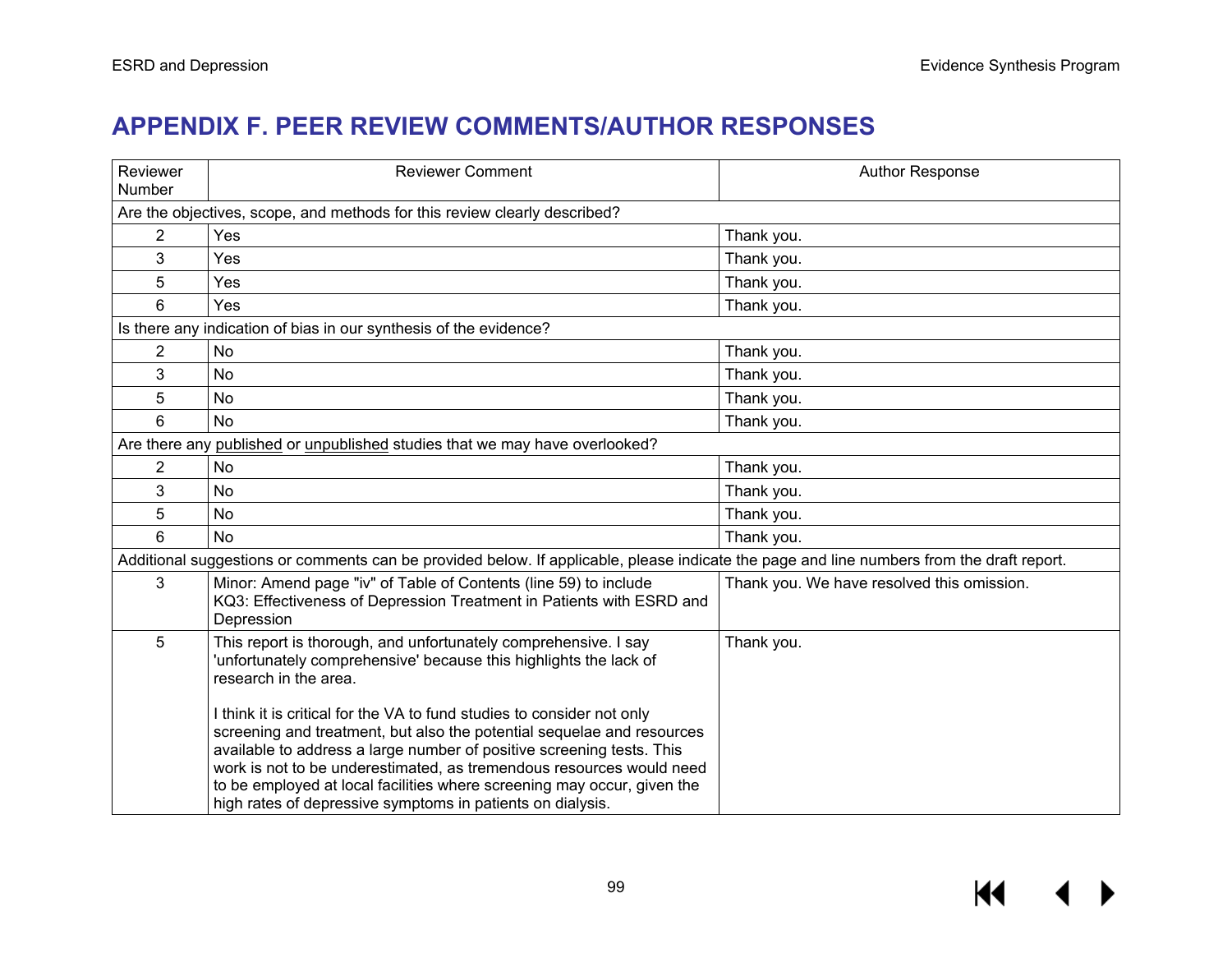| 5 | I have now read through the entire report, but do not have time today to<br>write more extensively on the details within the report.                                                                                                                                                                                                                                                                                             | Thank you. We have added a table to both the<br>executive summary and the discussion.                                                            |
|---|----------------------------------------------------------------------------------------------------------------------------------------------------------------------------------------------------------------------------------------------------------------------------------------------------------------------------------------------------------------------------------------------------------------------------------|--------------------------------------------------------------------------------------------------------------------------------------------------|
|   | I would urge the team to include more details about treatment in the<br>executive summary. A table about screening is including in that initial<br>summary. I think it would serve the future readers well to have a similar<br>summary of the findings on treatment in this population. Most readers<br>will not have time to review the entire 80+ page report.                                                                |                                                                                                                                                  |
| 5 | Page 1, line 2 'tools' not 'tool'.                                                                                                                                                                                                                                                                                                                                                                                               | Thank you, corrected.                                                                                                                            |
| 5 | Page 6, line 14 'United States' not 'United State'.                                                                                                                                                                                                                                                                                                                                                                              | Thank you, corrected.                                                                                                                            |
| 6 | Overall, I think that this VA ESP systematic review is very<br>comprehensive and organized. It will be an invaluable report and<br>resource for VA. Congratulations to the team.                                                                                                                                                                                                                                                 | Thank you.                                                                                                                                       |
| 6 | 1. executive summary (p.1, line 2). It should be tools and not tool                                                                                                                                                                                                                                                                                                                                                              | Thank you, corrected.                                                                                                                            |
| 6 | 2. executive summary (p.1, line 6). I would provide also the start date for<br>the electronic database search                                                                                                                                                                                                                                                                                                                    | Thank you, revised.                                                                                                                              |
| 6 | 3. executive summary, results. I would consider reorganizing the results<br>with subcategories for each question - KQ1 to KQ6. Since this is a<br>summary, many readers will not review the remainder of the document<br>and will be unaware of the items addressed. Therefore, I think it is<br>important to include each question and the results for each. Currently,<br>KQ2, KQ4, and KQ5 are not addressed in this section. | Thank you, revised.                                                                                                                              |
| 6 | 4. Throughout the report, kidney is preferred to be used instead of renal                                                                                                                                                                                                                                                                                                                                                        | We have replaced renal with kidney in cases that aren't<br>proper nouns, diagnoses, etc. (eg, we replaced renal<br>failure with kidney failure). |
| 6 | 5. p. 8 - I could not understand what the circles with number are<br>referring to. Please elaborate                                                                                                                                                                                                                                                                                                                              | Thank you. We have added a footnote: "Note.<br>Associated key questions are noted in the shaded<br>circles."                                     |
| 6 | 6. p. 9 - the comparators row should be revised b/c no screening or<br>other screening tool is not the comparator for all of the studies for the<br>questions                                                                                                                                                                                                                                                                    | Thank you! Revised.                                                                                                                              |
| 6 | 7. p. 13 - please footnote and provide definitions for patient selection,<br>index test, reference test, and flow and timing                                                                                                                                                                                                                                                                                                     | Thank you. We added a footnote referencing Appendix<br>C.                                                                                        |
| 6 | 8. Table 2 - under the column "study setting sample characteristics and<br>demographics" - please list the characteristics/criteria throughout and                                                                                                                                                                                                                                                                               | Thank you. Edited.                                                                                                                               |